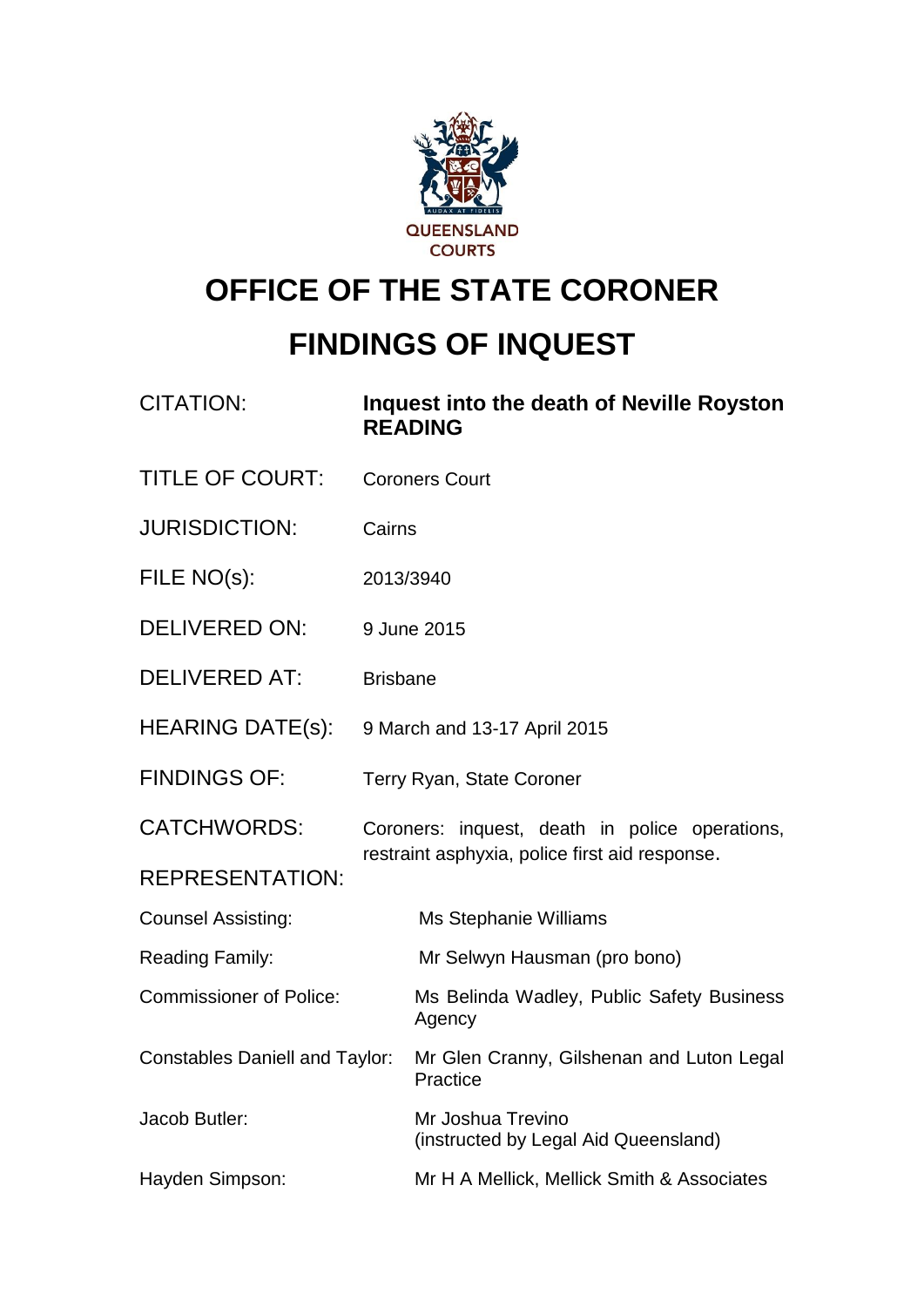| Excessive Alcohol Consumption Leads to Violence 4 |  |
|---------------------------------------------------|--|
|                                                   |  |
|                                                   |  |
|                                                   |  |
|                                                   |  |
|                                                   |  |
|                                                   |  |
|                                                   |  |
|                                                   |  |
|                                                   |  |
|                                                   |  |
|                                                   |  |
|                                                   |  |
|                                                   |  |
|                                                   |  |
|                                                   |  |
|                                                   |  |

## **Contents**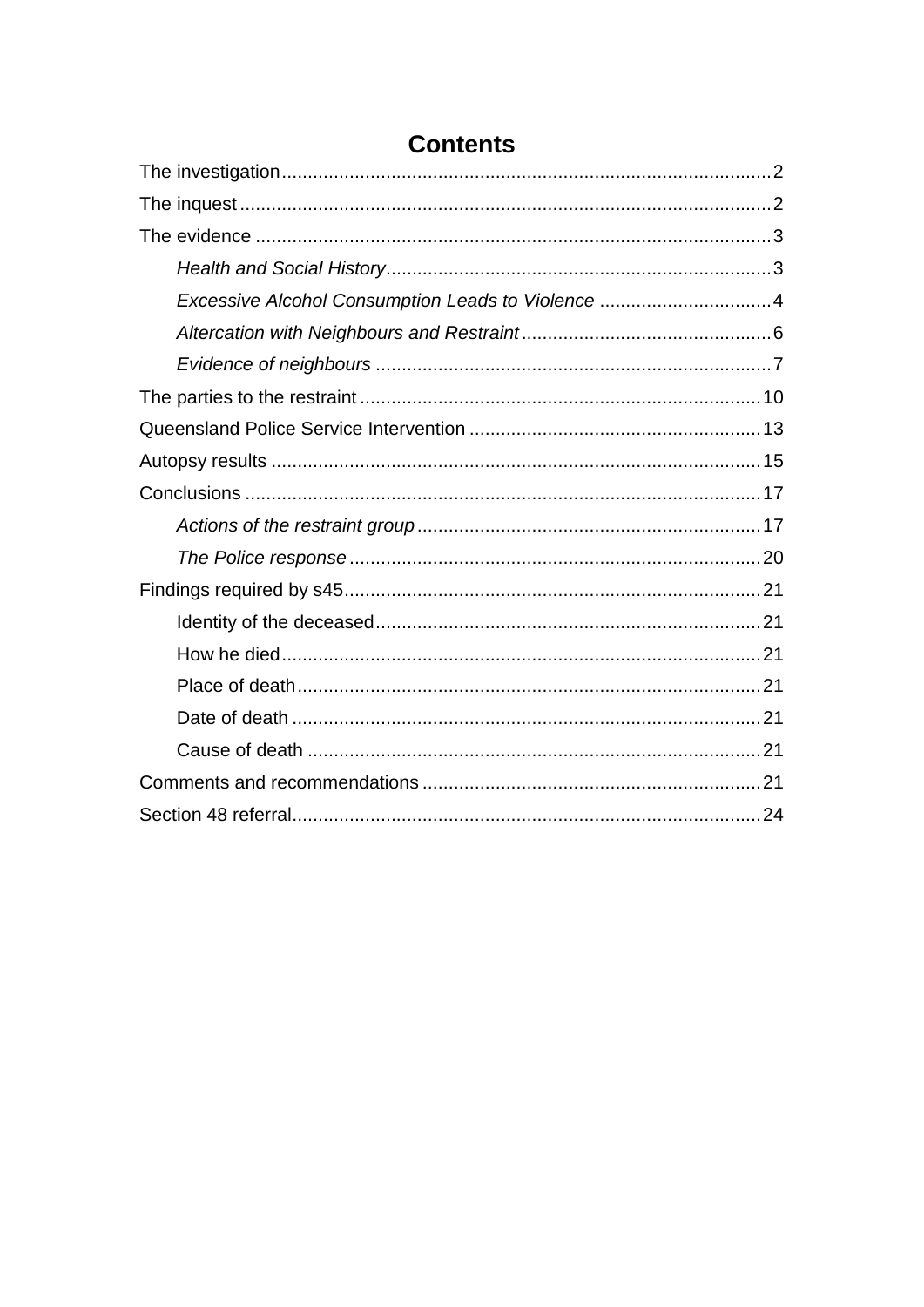## **Introduction**

On Friday, 1 November 2013 Neville Reading and his partner, Karleen Nathan, were at their home at 27 Charnley Avenue, Bentley Park. They were celebrating the birthday of a friend, Natasha Raymond. Also present was Natasha's sister, Tamara Raymond and a number of young children.

From approximately 8:00pm the four adults sat on the back veranda of the home drinking alcohol. While Ms Nathan and Natasha Raymond went to sleep during the course of the evening, Mr Reading and Tamara Raymond continued to drink. Mr Reading did not sleep and his alcohol consumption continued until at least 6:00pm on 2 November 2013.

An argument between Mr Reading and Natasha Raymond commenced shortly after 6:00pm on 2 November 2013. Neighbours heard Mr Reading yelling and swearing loudly. All the adults present in the home became involved in the argument, which ultimately became violent and spilled onto the footpath in front of the home.

Neighbours were alerted to screams from the women and children at 27 Charnley Avenue and five calls were made to 000 for police assistance. The first call to 000 was made at 6:46pm.

Neighbour Bradley Gisler went to investigate, and came across Mr Reading engaged in a physical confrontation with Natasha Raymond on the driveway. He told Mr Reading to calm down and grabbed him from behind. An altercation ensued between Mr Gisler and Mr Reading. Punches were thrown by both men.

Mr Reading was taken to ground on the road by Mr Gisler and several youths and held face down on his stomach for 5-10 minutes. Zip or cable ties were produced by another neighbour, who secured Mr Reading's wrists and ankles while he continued to be restrained face down.

Police officers arrived at the scene shortly after 7:00pm and immediately handcuffed Mr Reading. He was assessed as having a pulse at that time. Police officers placed Mr Reading in the recovery position. Soon after he was assessed as not having a pulse. Resuscitation efforts commenced during a torrential downpour and he was transferred to the Cairns Base Hospital. He did not regain consciousness and was declared deceased at 7:58pm on 2 November 2013.

These findings:-

- Confirm the identity of the deceased person, the time, place and medical cause of his death;
- Consider the adequacy of the investigation undertaken by police into the circumstances surrounding the death;
- Consider the adequacy and currency of first aid training of Queensland Police Service Officers; and
- Consider whether the first two police officers to have contact with Mr Reading on the night of 2 November 2013 acted in accordance with relevant QPS policies and procedures, specifically those relating to: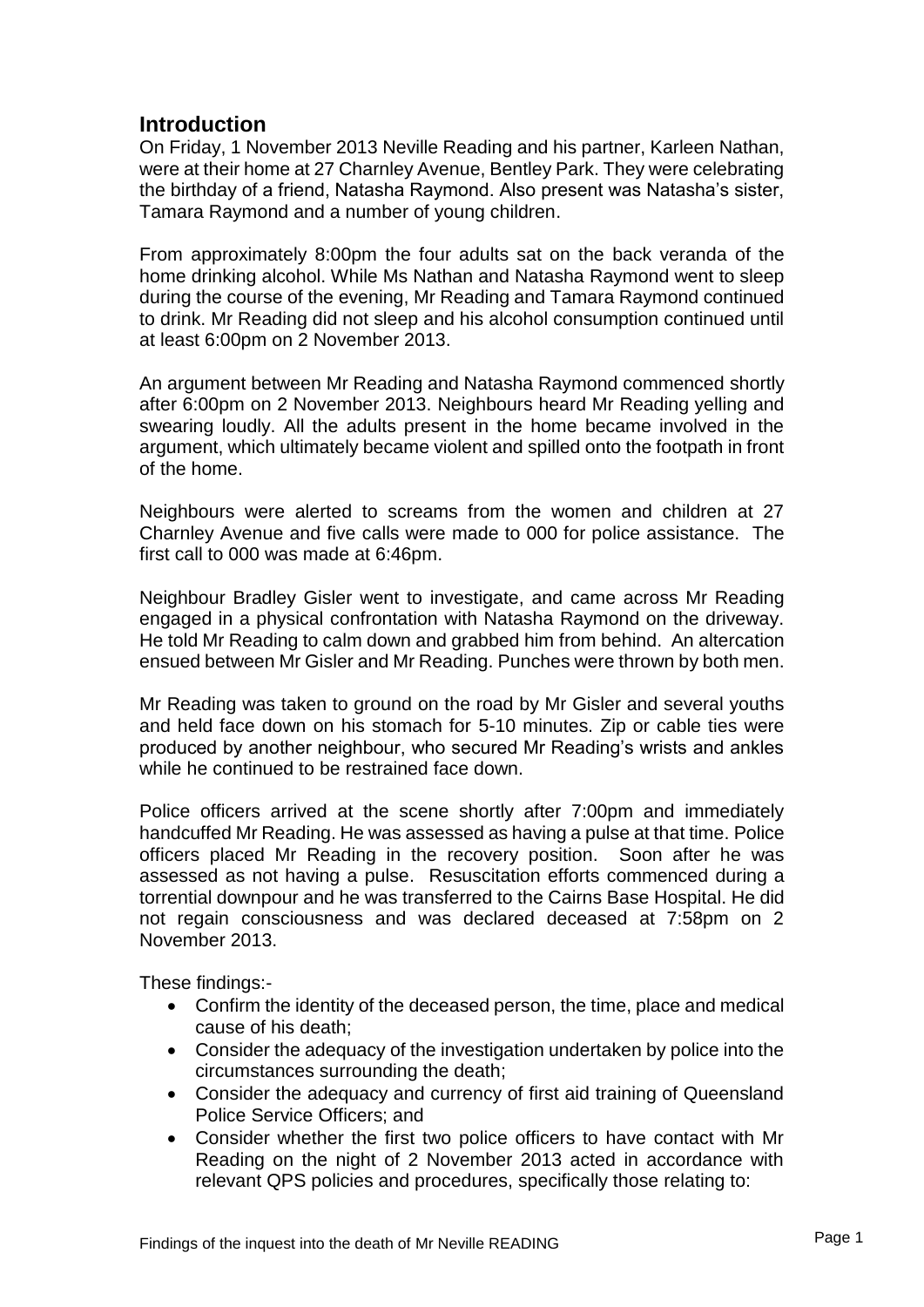- o use of force; and
- o use of handcuffs.

## <span id="page-3-0"></span>**The investigation**

Mr Reading's death was reported as a death in police operations under section 8(3)(h) of the *Coroners Act 2003*. Police officers were in attendance and had handcuffed Mr Reading on arrival at the scene.

An investigation was conducted by the QPS Ethical Standards Command (ESC) and a very detailed report was prepared by Acting Inspector David Cousins, who is based in Brisbane.

Inspector Cousins also led the criminal investigation in relation to the actions of those who were involved in the restraint. After considering the events leading up to the restraint, including the evidence that Mr Reading had hit several women, the possible charges and the defences available to those involved in the restraint, Inspector Cousins recommended that criminal proceedings not be commenced.

The majority of statements and interviews were taken by police in the hours following Mr Reading's death. Much effort was made on the night of 2 November 2013 to obtain particulars of the circumstances surrounding Mr Reading's death.

Further statements were taken on 3 November 2013. I observed a walk through being conducted with police officers when I attended the scene on 3 November 2013. Officers from the Crime and Corruption Commission were also in attendance at Charnley Avenue to oversee the QPS investigation.

The investigation was undertaken in the context of a series of dynamic events occurring predominantly in a time frame of 5-10 minutes. There were numerous people involved, including some who had consumed alcohol (to varying degrees). Several teenagers, the youngest being 14 years of age at the time, were involved in the restraint. Further complicating the gathering of forensic evidence from the scene was the downpour of rain which occurred shortly after paramedics arrived.

A post mortem examination was conducted on Mr Reading's body by Dr Paull Botterill at the Cairns Base Hospital on 4 November 2013. Blood and urine samples taken on admission at the Cairns Base Hospital were obtained and subject to further toxicological testing. An independent pathologist, Dr Byron Collins, was also engaged by Mr Reading's family to review Dr Botterill's findings.

I am satisfied this matter has been thoroughly and professionally investigated and all sources of relevant information have been accessed and analysed.

## <span id="page-3-1"></span>**The inquest**

A pre-inquest conference was held in Brisbane on 9 March 2015. Ms Williams was appointed counsel assisting and leave to appear was granted to Mr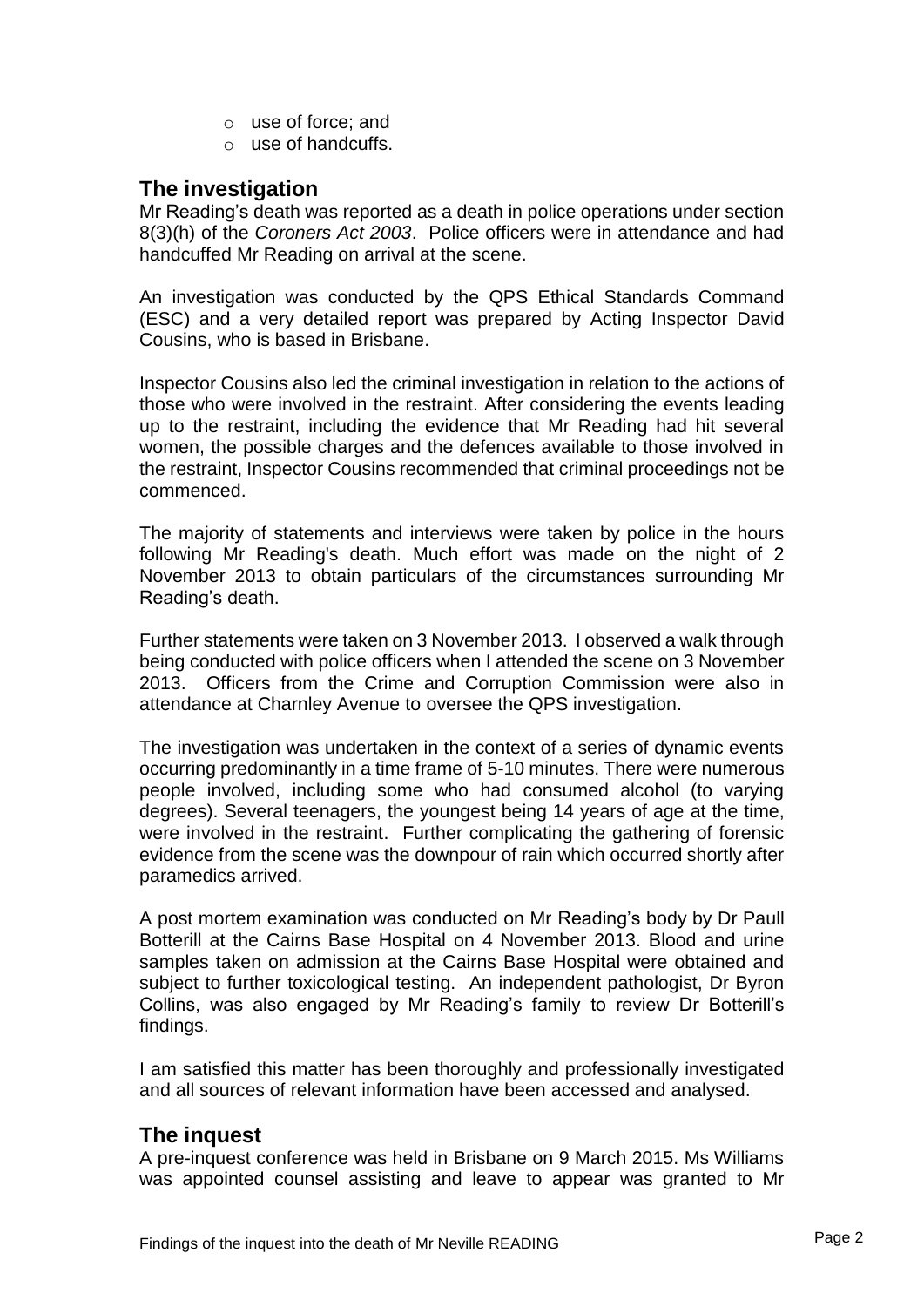Reading's family, the Commissioner of the QPS, the police officers who were first attended the scene (Constables Daniell and Taylor), and Mr Jacob Butler.

The inquest was held over five days in Cairns from 13 to 17 April 2015. Twentyfour witnesses gave evidence and 126 exhibits were tendered. I am satisfied that all information relevant to and necessary for my findings was made available at the inquest.

## <span id="page-4-0"></span>**The evidence**

A large amount of information was contained in the exhibits and oral evidence. These findings record only the evidence I believe is necessary to understand the findings I have made.

## <span id="page-4-1"></span>*Health and Social History*

Mr Reading was 37 years of age at the time of his death. He had no significant medical history. He was a tall and powerfully built man and was considered to generally have a happy disposition. He was 1.82m tall, weighed 103.8kg and had a body mass index of 31.

Mr Reading lived with his spouse, Karleen Nathan, and their three young children (aged 10, 6 and 3 years) at 27 Charnley Avenue, Bentley Park. Bentley Park is a modern residential area in Cairns. The family home was elevated from the street and had a steep sloping driveway connected to footpath and then the road.

Mr Reading was a qualified electrician and was working at the time of his death on a fly in and fly out basis from Cairns, engaged in the construction of coal export facilities at Gladstone. This saw him spending one week at home and three weeks on site each month.

Karleen Nathan's evidence was that she had been in a relationship with Mr Reading for 11 years. They had lived at Charnley Avenue for 3 ½ months but had little interaction with their neighbours. Ms Nathan said that she had a very good relationship with Mr Reading and she considered that their family was strong. The "fly in, fly out" working arrangements were challenging and the family missed Mr Reading when he was working away from home in Gladstone.

Mr Reading was proud of his family and his Aboriginal culture. Although he was born in Mount Isa he had strong family connections with Mornington Island, where he had previously lived for a number of years.

Mr Reading came from a family of high achievers. I accept that he did not drink on a regular basis and generally abstained from alcohol at the time of his death. His partner's evidence was that he was very aware of the negative impact of alcohol on his behaviour.

Many of Mr Reading's family members attended the inquest and it must have been very distressing for them to listen to the evidence about the circumstances of his death.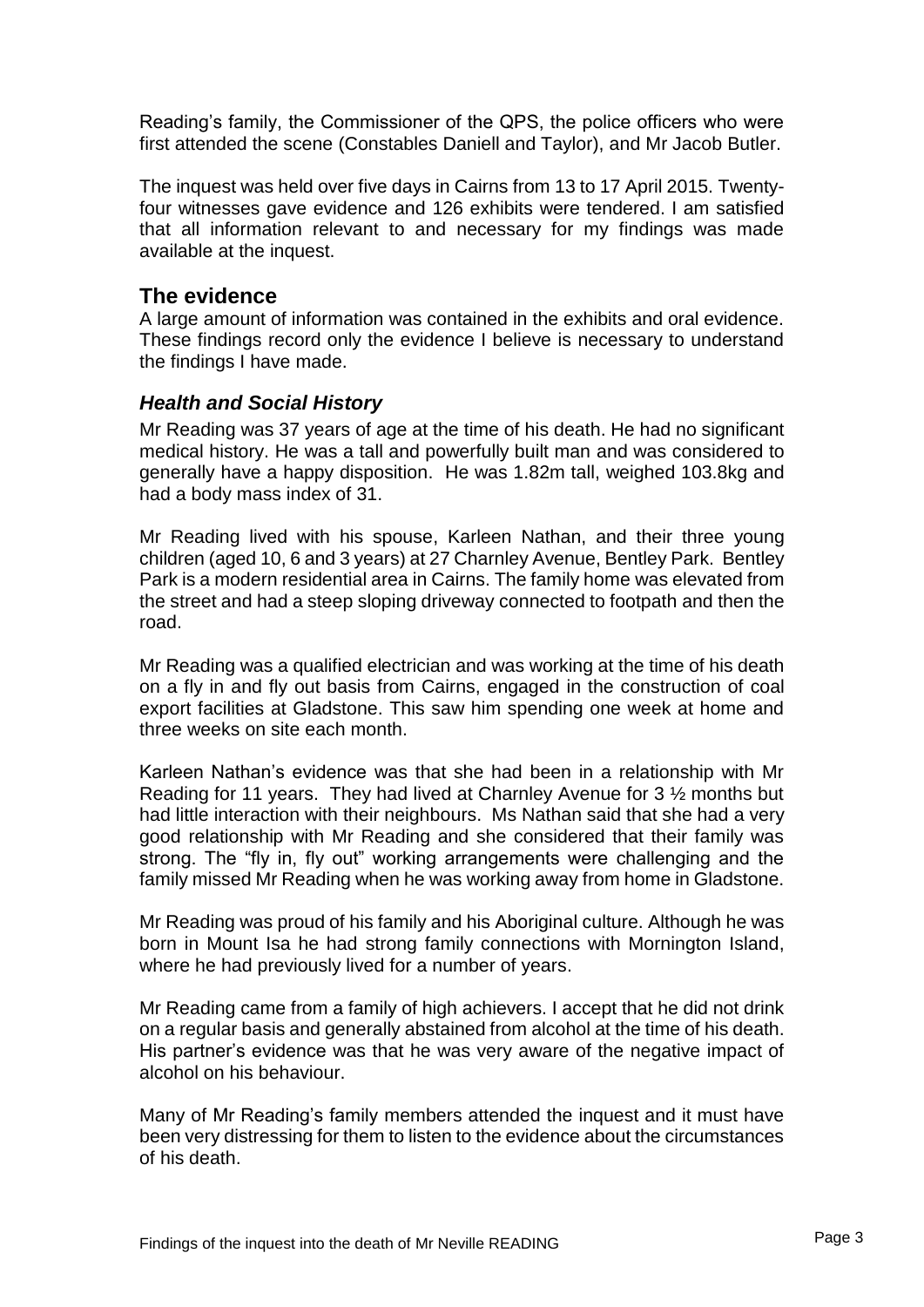It was clear from the evidence that his sudden death was a very sad event in the lives of his partner, children, family and friends. I offer them my sincere condolences.

## <span id="page-5-0"></span>*Excessive Alcohol Consumption Leads to Violence*

Mr Reading arrived home from Gladstone on 29 October 2013. The Raymond sisters were also visiting from Mount Isa during this week and were staying with the Reading family in order to attend a funeral.

Ms Nathan's evidence was that 1 November 2013 was Natasha Raymond's birthday. Although not biologically related, she regarded the Raymond sisters as members of her own family. They planned a birthday celebration and purchased several bottles of rum and scotch for this purpose. Drinking commenced after dinner at approximately 8:00pm on 1 November 2013 and continued into the night. Mr Reading joined the party. Ms Nathan's evidence was that he chose to drink of his own accord.

Ms Nathan eventually became ill from drinking too much and went to bed. She woke up at 9:00am on 2 November 2013 and found that Mr Reading and Tamara Raymond were still drinking on the back veranda.

Natasha Raymond's evidence was that she stopped drinking at approximately 4:00am on 2 November 2013. Her sister Tamara and Mr Reading were drinking at that time and were still drinking at 9:30am when she woke up.

Tamara Raymond's evidence was that Mr Reading drank a 750 mL bottle of Bacardi rum during the course of the night. He then started on a 750 mL bottle of Bundaberg rum early in the morning.

Natasha Raymond left the home at around 10:00am to purchase more alcohol. She bought two bottles of rum and scotch and drinking resumed that morning. When Mr Reading was asked whether he wanted more alcohol his response was "whatever you are having".

Ms Nathan said that she sensed that Mr Reading was becoming increasingly agitated during the course of the day on 2 November 2013. She fell asleep on a mattress in the lounge room for most of the day and had hoped that Mr Reading would also rest, but he did not.

At approximately 4:00pm Ms Nathan joined Mr Reading and several other visitors who had arrived during the afternoon. Mr Reading was said to be enjoying the company of his friends as they rarely had visitors. After the visitors left Mr Reading was alone on the veranda with his son and Natasha Raymond.

Shortly after 6:00pm an argument commenced between Mr Reading and Natasha Raymond. Mr Reading insisted that Natasha Raymond leave the house. Mr Reading yelled for approximately 30 minutes and was pacing from the front of the house to the back veranda, constantly swearing and demanding that Natasha leave.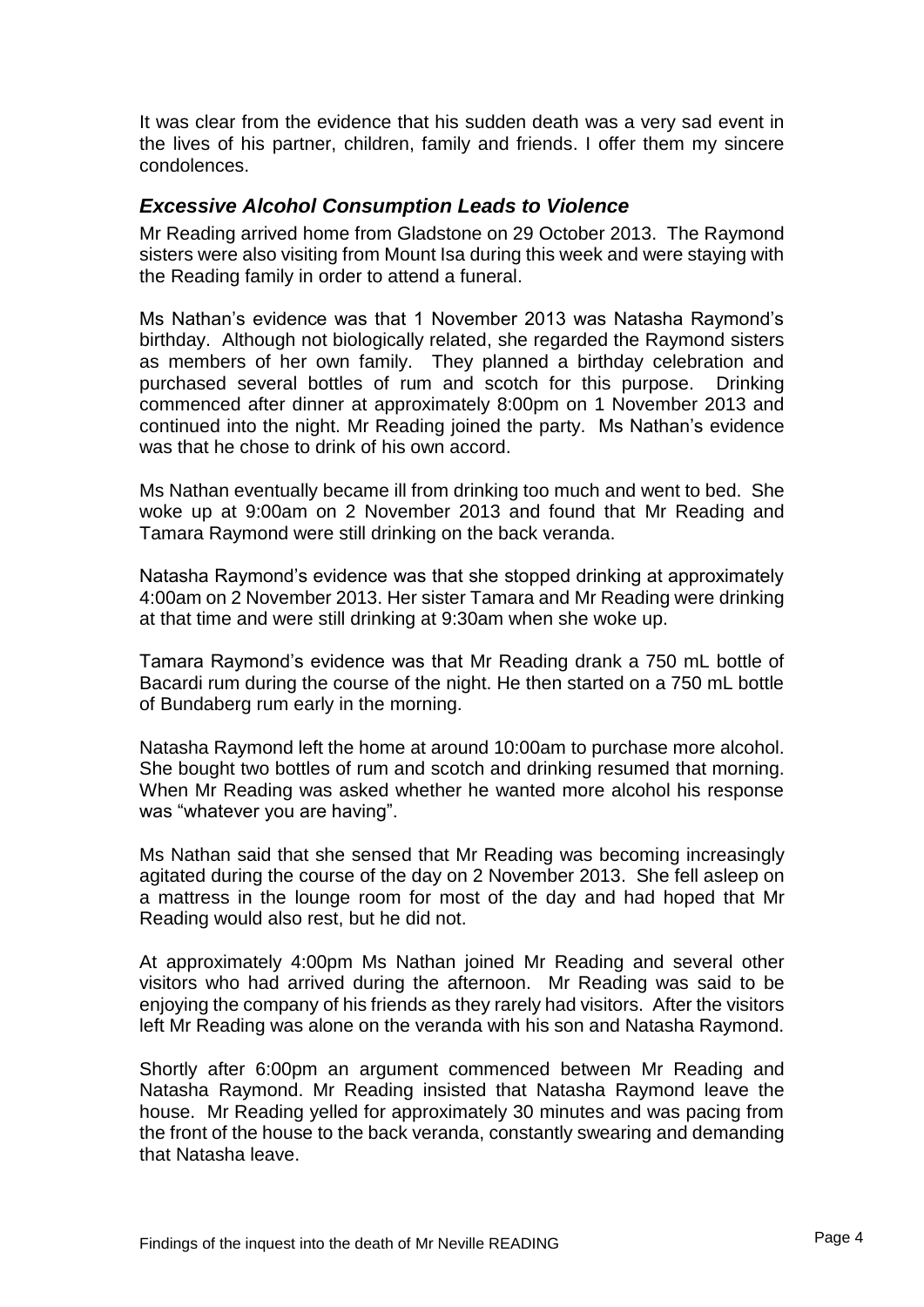Tamara Raymond slept for most of the day on 2 November 2013. When she woke up she thought that Mr Reading seemed "good" although he was tired and drunk. At around 6:00pm she saw Natasha standing at the back door asking Mr Reading if he wanted "us to stay at the house or if he wanted us to go". After this Mr Reading started swearing. Natasha Raymond said that she had never heard Mr Reading speak like this and she was concerned.

Ms Nathan was taking steps to leave with the Raymond sisters. Her experience with similar events in the past was that Mr Reading would "sleep it off" and they would happily resume their relationship the following day.

Natasha Raymond's evidence was that after the argument commenced Mr Reading was repeatedly yelling "fuck off" and he was "out of control". She commenced packing her belongings as she was concerned for her 7-year-old daughter who was with her at the time.

Ms Nathan, while inside the toy room in the house, heard the front screen door slam. She saw Mr Reading who told her not to hit the kids. Ms Nathan replied that she and the others were not hitting the children but wanted to get their things and leave the house.

Tamara Raymond saw Ms Nathan standing at the front door watching for Mr Reading when she saw him come through the front door and lunge at her. She saw Mr Reading grab Ms Nathan and punch her once in the face. He grasped Ms Nathan by the hair, pulling her towards the ground.

Natasha Raymond tried to assist Ms Nathan by placing herself between Mr Reading and Ms Nathan. Mr Reading was attempting to grab Ms Nathan and the Raymond sisters were pushing him away. Mr Reading, with his free hand, punched Natasha Raymond in the head and chest and grabbed her hair. Ms Nathan and Natasha and Tamara Raymond were yelling at Mr Reading to stop.

Mr Reading began to drag both women by the hair towards the front door. Ms Nathan and Natasha Raymond broke free and pushed Mr Reading out of the front door.

As a result, Mr Reading accidentally tripped over his three year old daughter. Both Mr Reading and his daughter fell to the ground in the front yard. Ms Nathan retrieved her daughter and put her inside the house.

Ms Nathan's evidence was that Mr Reading then returned to his feet, at which time he grabbed Natasha Raymond, either by the hair or shoulder, and propelled her down the driveway. Ms Raymond landed heavily on her back on the concrete.

Natasha Raymond's evidence was that after Mr Reading had regained his feet he punched her in the face and grabbed Ms Nathan and her by the hair. He then swung her down the driveway by her hair.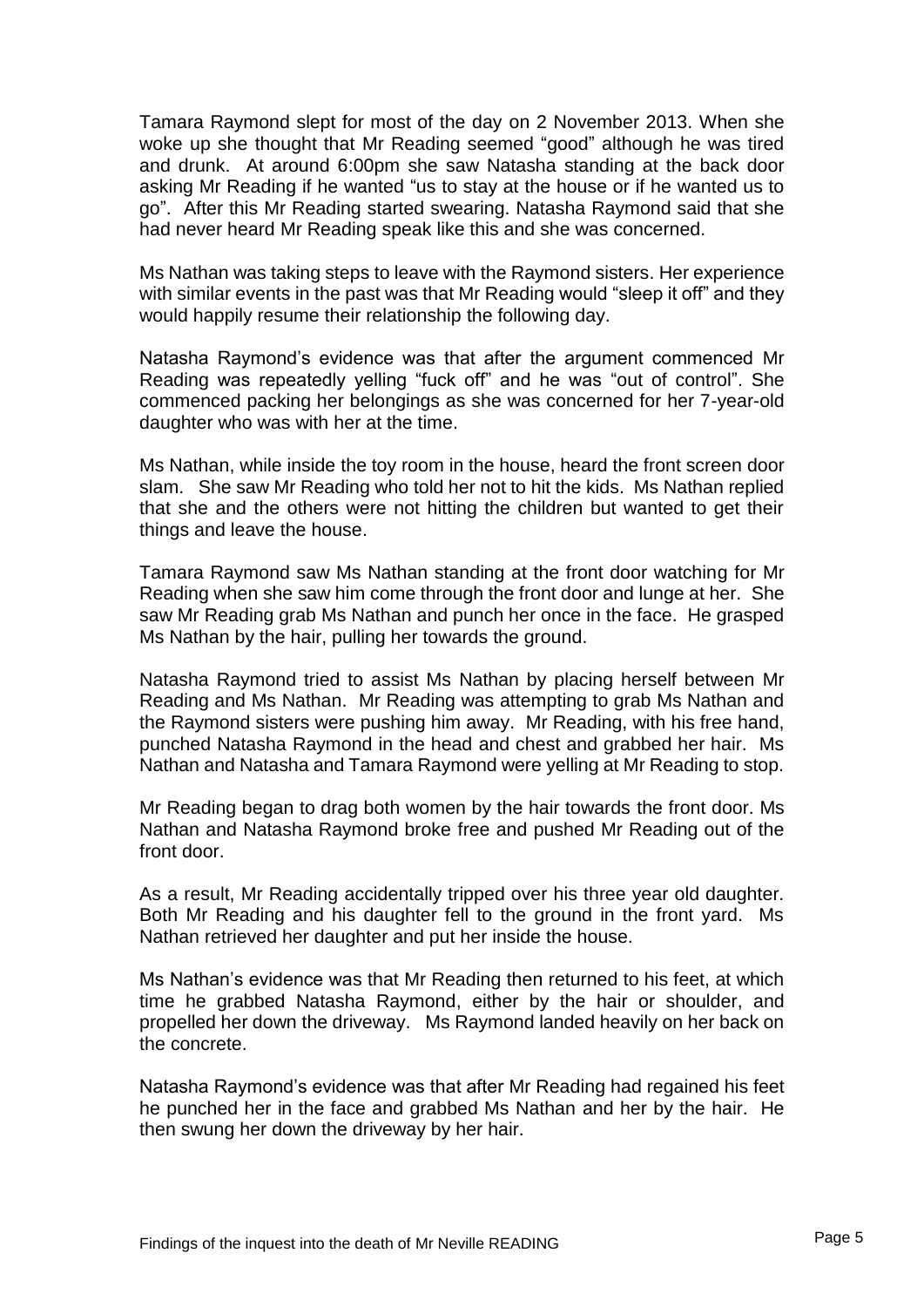Ms Nathan called out for the neighbours to call the Police. She also yelled for their help.

## <span id="page-7-0"></span>*Altercation with Neighbours and Restraint*

Ms Nathan saw a man approach Mr Reading from his left hand side and ask him what was going on. She said that Mr Reading tried to hit the man who was trying to hold him. She heard the man say "he bit me" and "calm down". Ms Nathan then saw three other young men approach Mr Reading and attempt to calm him down.

Ms Nathan said her primary concern was for her three children, who she had moved into the house. When she returned she saw that Mr Reading was being restrained on the ground by a group of men. She said that someone was "on top of him" on his upper back and another male was sitting on him lower down his back.

Another male was standing over Mr Reading holding his hands behind his back, and another was holding his feet. Ms Nathan thought that the restraint continued for 5-10 minutes before the Queensland Police Service arrived.

Ms Nathan said that she observed a police officer place handcuffs on Mr Reading and then proceed to speak to those involved in the restraint. Another officer checked Mr Reading's pulse and was standing over him.

A second police car arrived 4 or 5 minutes later. Ms Nathan observed that that police officers then started running around, enlisting the assistance of the Queensland Ambulance Service officers who had arrived at approximately the same time.

Natasha Raymond's evidence was that after she was pushed down the driveway she got up after landing on the concrete. By then Mr Reading was at the bottom of the driveway. Natasha Raymond did not see how or why Mr Reading came to be at the bottom of the driveway. Mr Reading and Natasha Raymond then began to push and shove each other – Ms Raymond was angry at having been thrown and described herself as "starting to go off at Mr Reading".

Mr Reading was walking backwards away from Natasha Raymond when she saw a group of men wrestle with him and take him to the ground. She did not see any punches thrown or how he was taken to ground. She saw a male sitting on top of Mr Reading and saw him struggling with the men but could not really see him because he had a shirt over his head. Natasha Raymond agreed that she did not witness all of the struggle but saw one of the men on Mr Reading's back.

Natasha Raymond's evidence was that during the course of the struggle one of the men yelled "hurry up and call the police". She did so at 6:58pm and then collapsed onto the footpath. She sat at the back of her car and tried to get her breath back.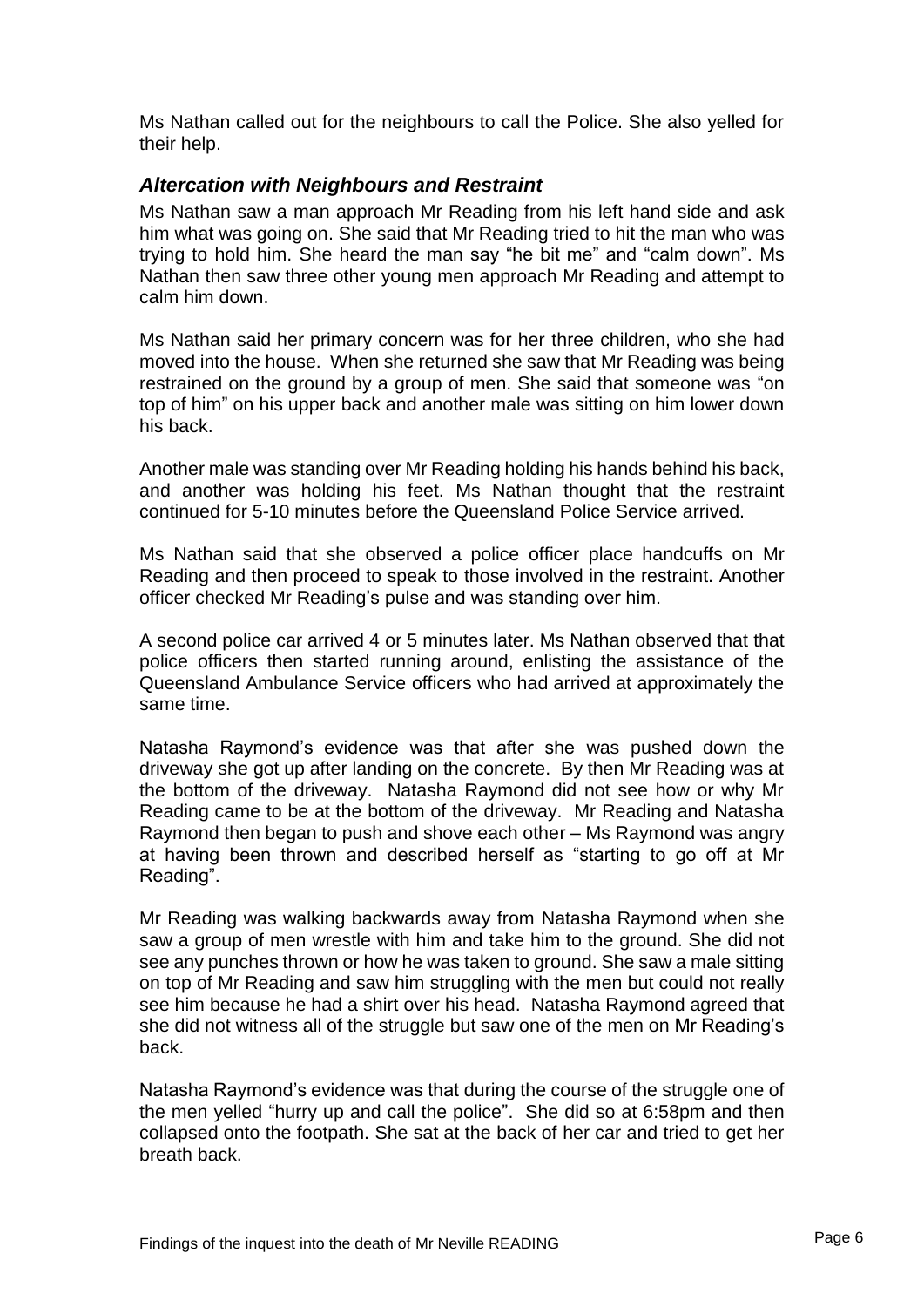Tamara Raymond did not witness much of the altercation between Mr Reading and the men. She said that at the time he was initially restrained he was moving to go back up the driveway towards Ms Nathan and one of the men said "stop it – don't go back". She said that she observed that Mr Reading continued to struggle and that she could see him in breathing and trying to get his breath back.

#### <span id="page-8-0"></span>*Evidence of neighbours*

Donna Gisler was visiting her husband's parents at 29 Charnley Avenue on 2 November 2013. Her evidence was that she heard a lot of loud yelling and swearing from a male at 27 Charnley Avenue. After she heard a female yelling as well she went to the fence and saw a child being taken into the house screaming.

As there were children involved, Donna Gisler asked her husband, Bradley Gisler, to go and see what was happening. She then walked onto the street and saw her husband and some young men restraining Mr Reading on the ground. Mrs Gisler said that she saw that Mr Reading was face down and that he was constantly trying to get up while her husband told him to calm down. At the inquest Mrs Gisler had a very limited capacity to recollect details of the restraint.

Mrs Giuseppa Gisler lives at 29 Charnley Avenue. Her evidence was that she heard yelling from a male next door which escalated. She then heard a woman screaming and children crying. After her son, Bradley, went to investigate Mrs Gisler called 000 (her call was recorded at 6:54pm) and reported the domestic dispute occurring next door.

Mrs Giuseppa Gisler then went to the front of her property where she could see Mr Reading being restrained by her son and 3 or 4 other males. She informed Bradley that the QPS was coming. She recalled seeing her son holding Mr Reading down with his hands. The other boys were holding Mr Reading's arms and legs. Mrs Gisler did not recall that they were sitting on top of him. Mr Reading had a shirt over the back of his head and his face to the ground. His breathing was not laboured.

Mrs Giuseppa Gisler asked Bradley whether they should sit Mr Reading upright but Bradley said "no, he's still got a bit of flight in him so we are just gonna hold him down". She recalled that the police arrived within 5 minutes of this conversation.

Mr Russell Gisler also gave evidence at the inquest. He is married to Giuseppa Gisler. Mr Gisler also heard a male voice from next door yelling and swearing. After 4 or 5 minutes he also heard a female screaming words to the effect of "lock the doors" and a number of children crying.

Mr Gisler followed his son, Bradley, to investigate what was happening. He could hear his son saying "calm down, calm down" before he came into view. When he went around the corner he saw Bradley and 4 other males who he did not know holding Mr Reading on the road. He saw Bradley to one side holding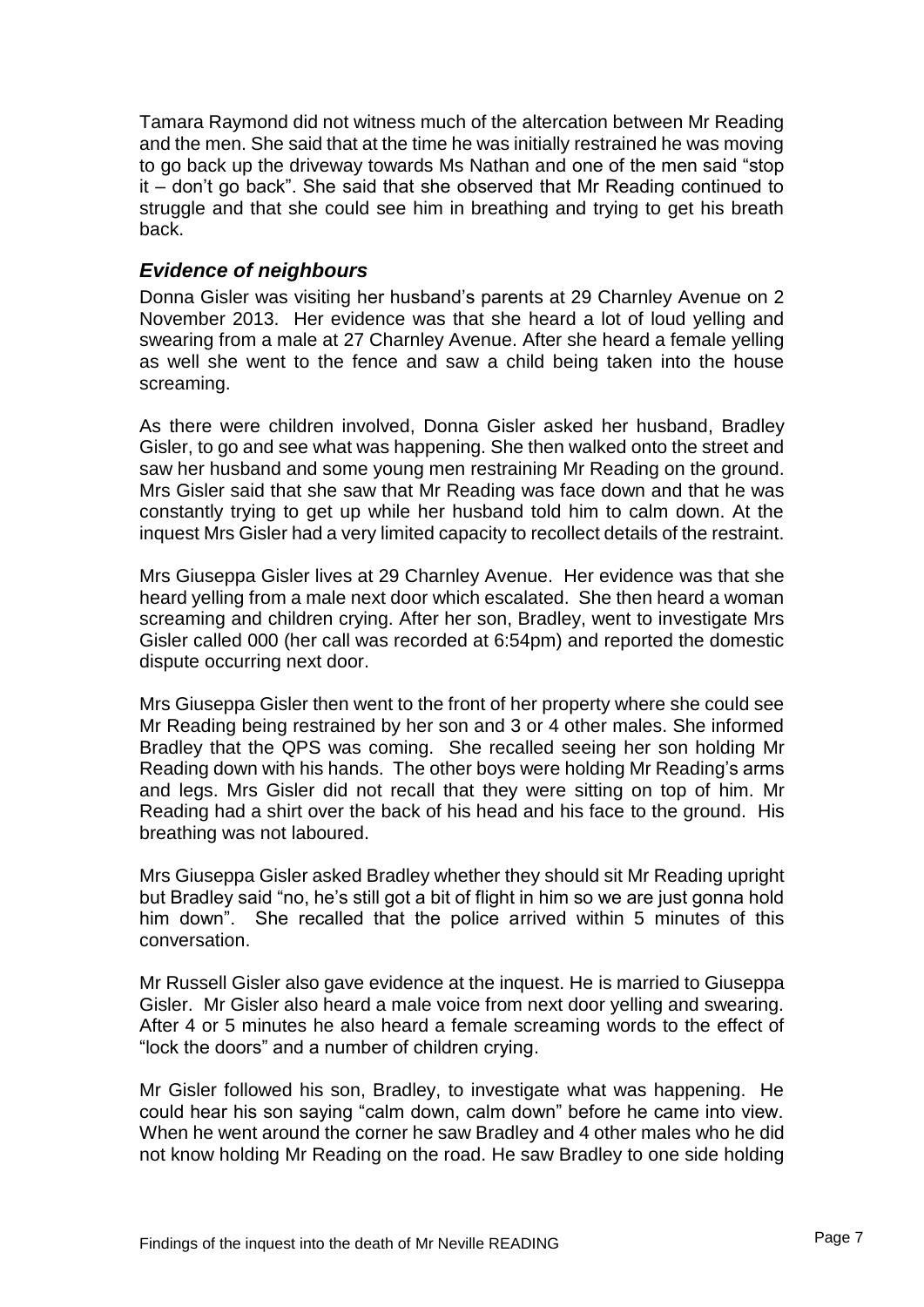an arm. Two males were on Mr Reading's legs and another was on his other arm. Mr Reading had a shirt over his head and was face down.

Russell Gisler did not recall any one sitting or kneeling on top of Mr Reading, who was struggling trying to get up. He recalled seeing cable ties on Mr Reading but was not sure who had placed them on him. He then saw Mr Reading stop resisting and heard loud snoring. He saw the QPS arrive 3-5 minutes later. He saw a police officer take a pulse on Mr Reading's wrist, place handcuffs on him and then cut the cable ties.

Jason Houseman also lives on Charnley Avenue. On the afternoon of 2 November 2013 he was at the front of his residence and saw Mr Reading sitting on the ground near his letter box and a woman sitting further up the driveway. When Mr Houseman heard Mr Reading yelling abuse at the woman he told him to "shut the fuck up".

Mr Housman went back into his house when the son of his neighbour, Greg Souter, came and told him that Mr Souter needed his assistance, "there's a fight". Mr Housman's evidence was that when he went to the front of his property he saw Mr Reading face first on the ground with cable ties on his hands and legs. He saw several males holding Mr Reading down, kneeling beside him with just a hand on him. He did not see anyone struggling with him "as he was just lying there".

Mr Houseman's evidence was that he tapped Mr Reading on the face several times to get his attention. At the inquest he said he was concerned that Mr Reading had been knocked out. He denied making any other contact with Mr Reading. He then heard Mr Reading make a snoring sound but continuing to breathe. Within one minute the QPS arrived and he told police officers to check Mr Reading's pulse.

Nathan Johnson was visiting his cousin at Charnley Avenue. He took a telephone call while standing in the driveway directly across from Mr Reading's property. He saw that Mr Reading was sitting in the front yard yelling and a woman inside the property yelling back at him. As he went back inside his cousin's house he saw Mr Reading staggering back inside the house across the road. He then heard the female voice screaming.

Mr Johnson thought that the woman who was screaming needed help. When Mr Johnson went onto the road he saw 5 or 6 males grabbing Mr Reading and standing on the driveway at 27 Charnley Avenue. He then saw the males pulling Mr Reading away from the driveway and take him to the ground, where they held him until the QPS arrived. Mr Reading was trying to break out of the situation but Mr Johnson was not sure how. He continued to see movement and breathing and could hear Mr Reading swearing.

Mr Johnson's evidence at the inquest was that Mr Reading's arms were being held behind his back and the males were sitting on his legs and "possibly somewhere else". Just prior to the arrival of police he saw that cable ties were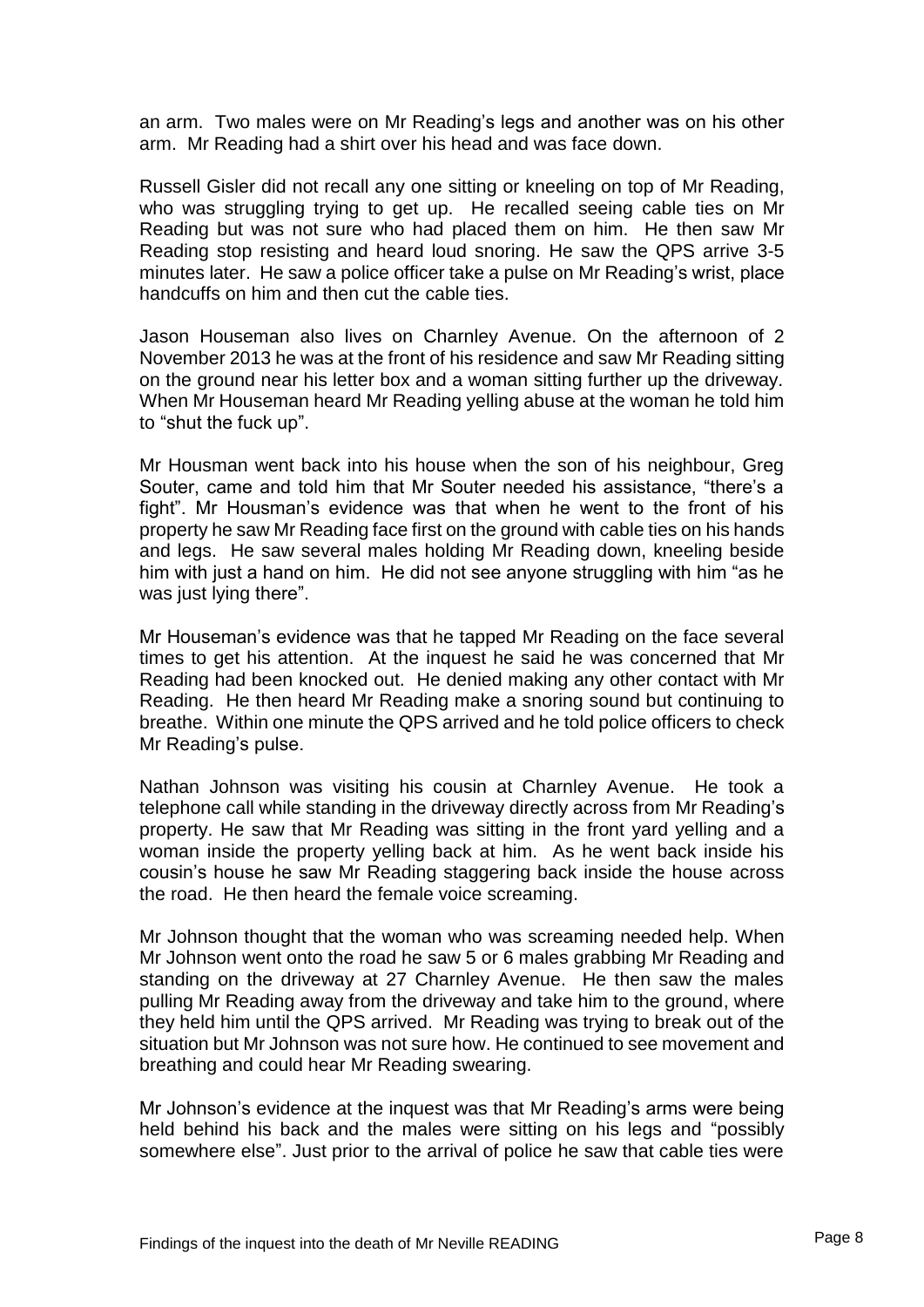applied to Mr Reading. The cable ties were obtained by Mr Souter but he was not sure if they were applied by him.

After the police arrived Mr Johnson saw that the cable ties were removed by them and Mr Reading was handcuffed but he was not sure of the sequence in which this occurred. Mr Johnson estimated that from the time he came outside until the police arrived was only about 5 minutes.

Mr Johnson observed the police officers who first arrived place Mr Reading in the recovery position and heard them talking to each other about struggling to find a pulse. He overheard a police officer on his radio asking for an ambulance as soon as possible. Within a minute or two another police car arrived with two officers followed by two ambulances. He heard a police officer in the second car instruct that the handcuffs be removed and then saw CPR commence.

Tara Murphy was visiting a friend on Charnley Avenue on 2 November 2013. At around 6:45pm she heard a lot of yelling and screaming so walked to the garage at the front of the property to see what was happening. She saw a female being pushed to the ground in the driveway at 27 Charnley Avenue. She then saw two men try to restrain Mr Reading, who continued to approach the woman who had been pushed to the ground. Ms Murphy called the police at 6:52pm.

After returning to the garage Ms Murphy saw that Mr Reading had been restrained by five males. This continued for 5-10 minutes prior to the arrival of police. Ms Murphy observed that Mr Reading was trying to squirm and get up but then appeared to "give up". She did not recall Mr Reading saying anything or making any noises. She saw the police handcuff Mr Reading and remove the cable ties. They then placed on Mr Reading on his side. The QAS arrived 3-4 minutes later and commenced CPR.

Matt Hoschke was visiting his friend, Hayden Simpson, at Charnley Avenue on 2 November 2013. He was standing with Mr Simpson on the driveway of Mr Simpson's house with friends, Jacob Butler, Leslie Scorey and a 14-year-old male, when he heard yelling and screaming.

Mr Hoschke then drove in his car along the length of Charnley Avenue with Jacob Butler and Leslie Scorey. He observed Mr Reading standing in the porch area with a female next to him, approximately 10m away from his car. He then saw that the woman was down at the bottom of the driveway lying on the ground.

Mr Hoschke then saw Bradley Gisler walk towards Mr Reading and wrap his arms around him. He then saw Mr Reading bite Mr Gisler on the shoulder. Mr Gisler responded by punching Mr Reading in the head. Jacob Butler then assisted Mr Gisler in restraining Mr Reading on the ground.

Mr Hoschke drove his vehicle back up Charnley Avenue and returned with Mr Simpson. He saw that Mr Reading was being restrained on the ground but was still fighting. Mr Reading was making noises but not speaking.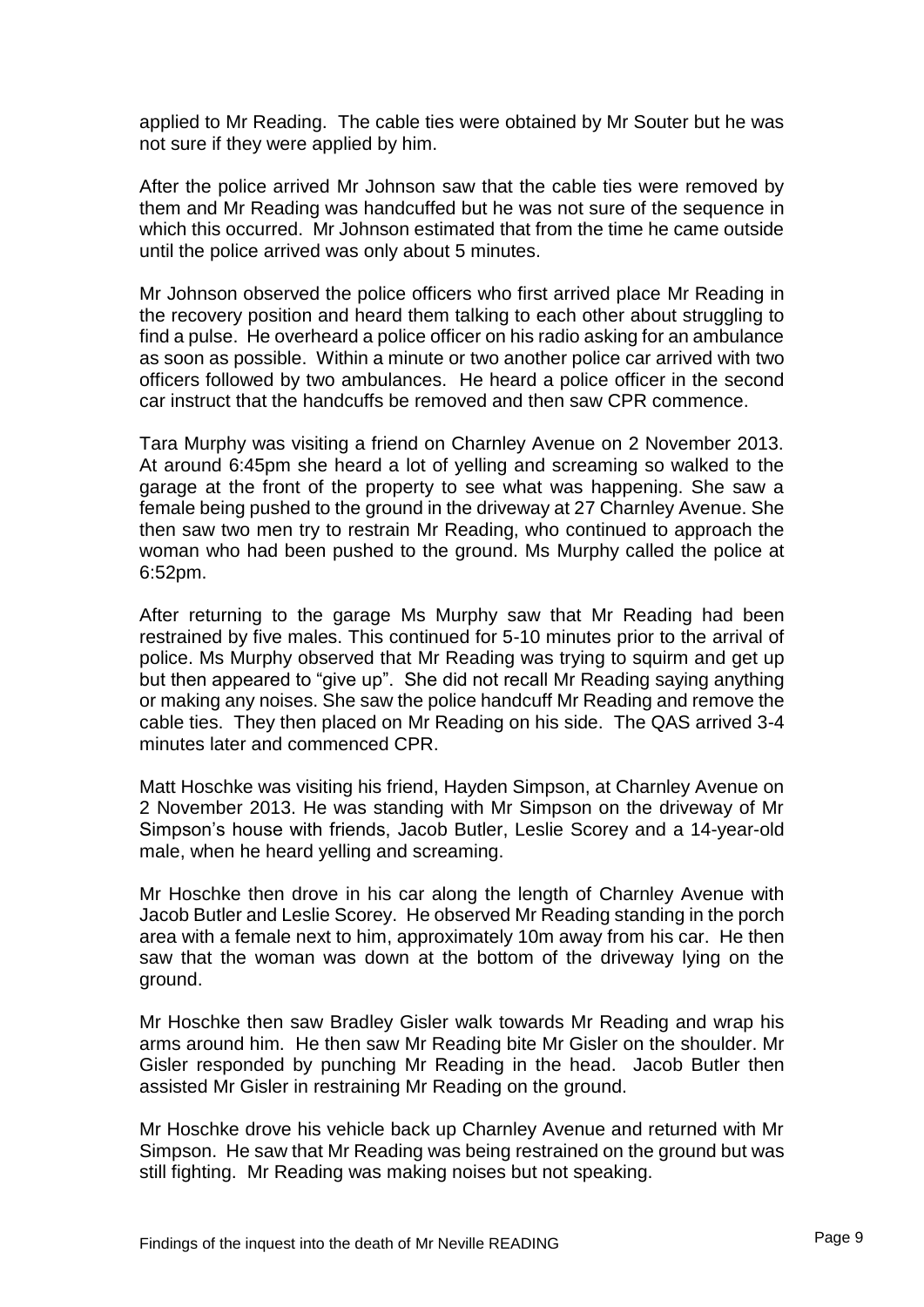At the inquest Mr Hoschke had a limited recollection of the relative positions of those involved in the restraint. In his statement to police Mr Hoschke identified that the 14 -year-old male was laying across Mr Reading's legs. Mr Hoschke recalled that Mr Reading kept struggling throughout the restraint and he could hear him making snoring noises prior to the application of the cable ties. He acknowledged that he only saw parts of the incident.

He saw Mr Souter retrieve cable ties from his truck and place these around and Mr Reading's ankles and wrists.

## <span id="page-11-0"></span>**The parties to the restraint**

Section 39 of the *Coroners Act 2003* gives a coroner the power to require a witness to give evidence that would tend to incriminate the witness where the coroner is satisfied that it is in the public interest for the witness to do so. That evidence cannot be used against the witness in subsequent proceedings.

In this inquest each of the persons engaged directly in the restraint of Mr Reading was required to give evidence, apart from Bradley Gisler and Greg Souter, who did not object to giving evidence.

#### **Bradley Gisler**

Bradley Gisler was visiting his parents on 2 November 2013. Mr Gisler was 32 years of age at the time of Mr Reading's death. He had previously been employed in the Royal Australian Air Force for 11 years and obtained a senior first aid qualification in that capacity. Mr Gisler holds an associate degree in electrical engineering.

Mr Gisler's evidence at the inquest was that he heard yelling and screaming coming from 27 Charnley Avenue which increased in intensity over time. He overheardseveral women at the address say "we have locked him out" and could hear the women and children screaming.

After his wife said to him that they could not let the children get hurt, Mr Gisler ran around to the front of 27 Charnley Avenue and saw a male and female standing on the driveway arguing. Mr Gisler was aware that his mother was calling the police as he left his parents' home. Her call was made at 6:54pm.

Mr Gisler's evidence was that after he said "calm down" he saw Mr Reading grab the woman and pull her down onto the driveway. Mr Gisler heard the woman's head hit the driveway and observed Mr Reading standing over her.

Mr Gisler was concerned that Mr Reading would continue to assault the woman, (possibly by kicking her), so he ran over and gave him a "bear hug". He then then dragged Mr Reading across the road. Mr Reading then turned around and bit Mr Gisler on the shoulder. Mr Gisler's evidence was that he responded to the bite by punching Mr Reading on the jaw, and Mr Reading returned a blow to Mr Gisler's ear.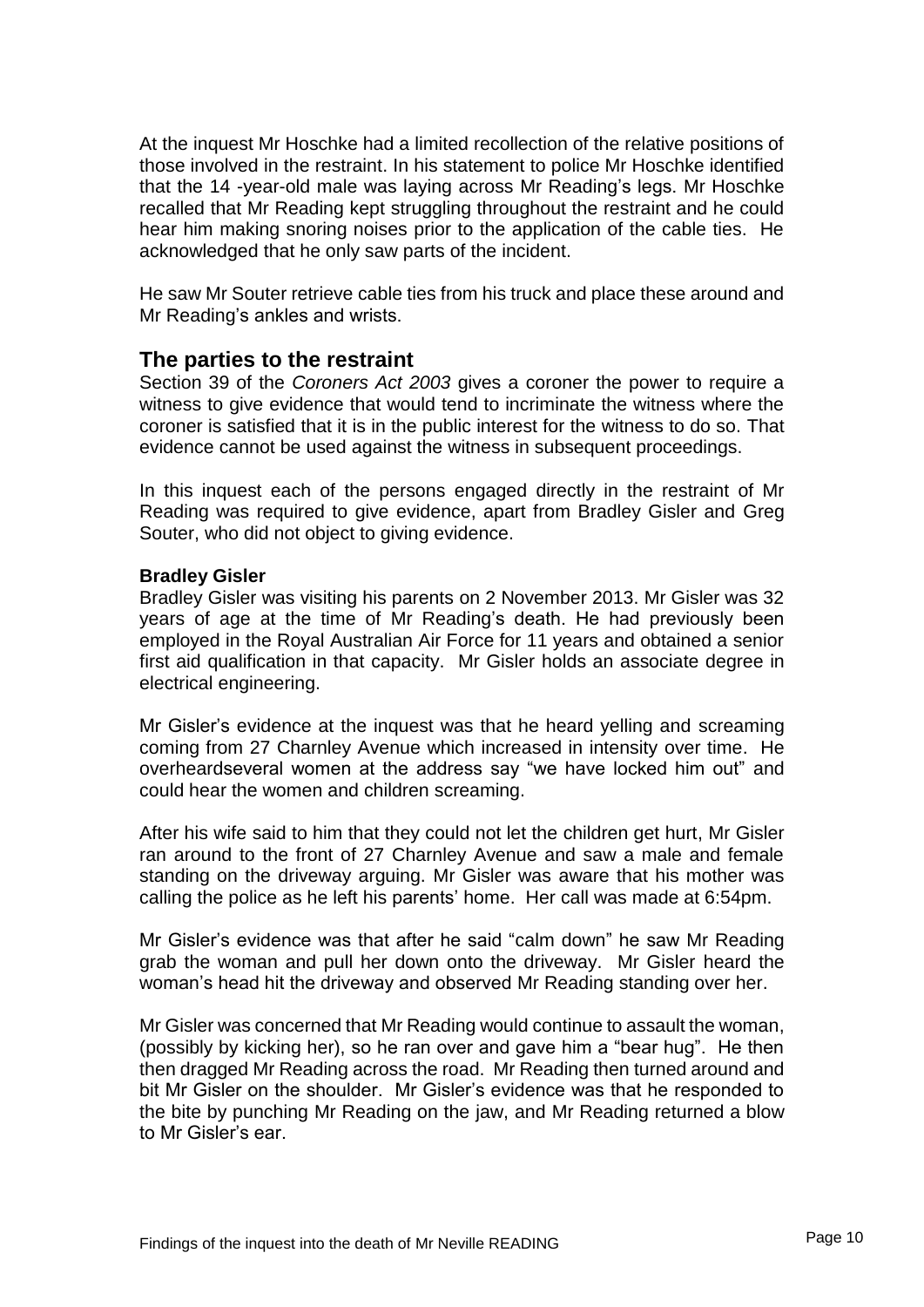Mr Gisler asked the young men who were present for assistance and one of the young men grabbed Mr Reading from behind. The young man attempted to lock Mr Reading's arms behind his back but was lifted off the ground by Mr Reading. Mr Gisler then pulled Mr Reading to the ground and Mr Reading remained in the same position until the police arrived.

Mr Gisler recalled that Mr Reading wanted to continue fighting during the restraint and was angry and swearing at him. After the cable ties were applied the intensity with which Mr Reading was resisting reduced and Mr Reading fell asleep and started to snore continuously. Mr Gisler's evidence was that Mr Reading did not stop breathing at any stage during the restraint.

Mr Gisler stated at the inquest that he was trying to keep Mr Reading down and had his right knee placed on his shoulder blades. His evidence was that he was kneeling beside Mr Reading with one knee on the ground and he only applied sufficient pressure with his other knee to hold him down.

The QPS arrived within 1-2 minutes of the cable ties being applied. Mr Gisler said that he tried to keep Mr Reading awake and was tapping him on the cheek to do so. He was aware from his first aid training that it was important to keep a person who had potentially suffered concussion awake. He said that Mr Reading continued to argue and yell for the duration of the restraint and at no stage was he concerned that he had stopped breathing. Mr Reading was still snoring when the first police officers arrived and placed the handcuffs on him. Mr Gisler's evidence was at the total duration of the struggle was 2-3 minutes.

#### **Jacob Butler**

Jacob Butler was 16 years of age in November 2013 and was also at Hayden Simpson's home on the night of Mr Reading's death. He accompanied Mr Hoschke in his car and saw Mr Reading in dispute with several women. Two young children were nearby. He was sitting in the car in the middle of the road at this time. Mr Butler's perception was that Mr Reading had jumped on to one of the children, who then got up and ran inside the house.

Mr Butler then saw Mr Reading throw a woman to the ground. Mr Butler said that he had alighted from the vehicle and called to Mr Simpson for assistance. Mr Butler attempted to take hold of Mr Reading's left arm but Mr Reading got out of his grip.

Mr Butler recalled that Mr Reading was taken to the ground by Mr Gisler and that once he was on the ground "we hopped on top of him". Mr Butler recalled that Mr Reading was trying to get out of the restraint, pushing up against the group and he continued to struggle until the cable ties were applied, when he "just laid there". He continued to hold Mr Reading after the cable ties went on. Mr Butler said he heard Mr Reading continue to breathe heavily until the QPS arrived. Mr Butler also recalled that a male who was not involved in the restraint kicked Mr Reading in the head and slapped him on the face.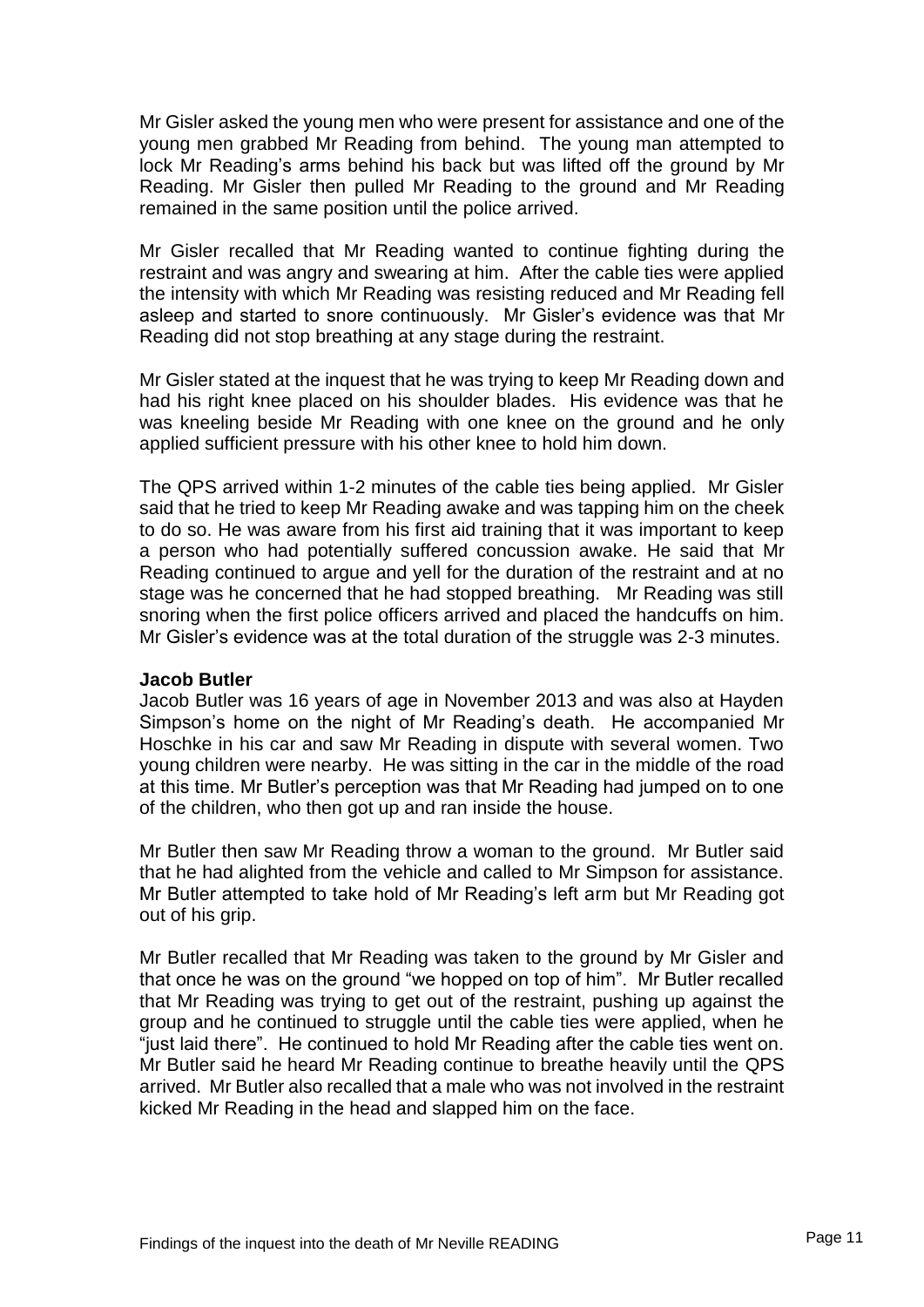#### **Hayden Simpson**

Hayden Simpson was 18 years of age at the time of Mr Reading's death. Mr Simpson went to 27 Charnley Avenue from his home after he was called to the scene by Mr Hoschke. Mr Simpson's mother then rang 000 at 6:54pm.

He observed Mr Reading having an argument with a female and then throwing the female down onto the driveway. Mr Simpson's evidence was that he grabbed Mr Reading from behind and interlocked his arms with Mr Reading's. However, Mr Reading lifted him off the ground.

He saw Mr Gisler punch Mr Reading in the face after he was bitten. Mr Reading stumbled and then Mr Gisler, Mr Simpson and the 14 year old male tackled him to the ground. Mr Simpson's evidence was that Mr Reading's upper body was restrained by Mr Gisler's knee, while others held his hands behind his back and lay over his legs. He said that he used his knee and arms to restrain Mr Reading's arms. He said that Mr Reading continued to try to get away from those who were restraining him until he went quiet and started to sleep, soon after the cable ties were applied. The police arrived shortly after this.

#### **Leslie Scorey**

Leslie Scorey was 17 years of age at the time of Mr Reading's death. He was visiting his friend Hayden Simpson's home when he responded to a call from Jacob Butler for assistance. At the inquest, Mr Scorey had significant difficulties remembering the events of 2 November 2013. Apart from Mr Gisler he recalled that he, Jacob Butler, Matthew Hoschke, Hayden Simpson and a 14 year old male were all involved in holding Mr Reading on the ground.

Mr Scorey's evidence was that Mr Reading was coming in and out of consciousness and Mr Gisler kept telling him to wake up. Mr Scorey was holding his legs down by kneeling down behind Mr Reading and holding his legs by the calf area. He said that he had completed first aid training and that he was not concerned that Mr Reading had lost consciousness during the time he was restrained.

During the restraint he observed the woman who had been pushed to the ground by Mr Reading "pass out" on the footpath. He went to check on the woman and asked the 14 year old male take over in holding Mr Reading's legs.

#### **14 year-old male**

The male who was 14 years of age at the time of Mr Reading's death also gave evidence at the inquest. His evidence was that he ran down Charnley Avenue together with Hayden Simpson and Leslie Scorey to help Mr Hoschke and Mr Butler. Contrary to the other evidence given at the inquest, the 14-year-old male's evidence was that Mr Reading was facing upwards for the duration of the restraint. He also recalled that Mr Reading had been kicked by a male who was not involved in the restraint but was not sure who this was.

#### **Greg Souter**

Greg Souter is a truck driver who lived on Charnley Avenue at the time of Mr Reading's death. He heard a commotion outside his property and saw there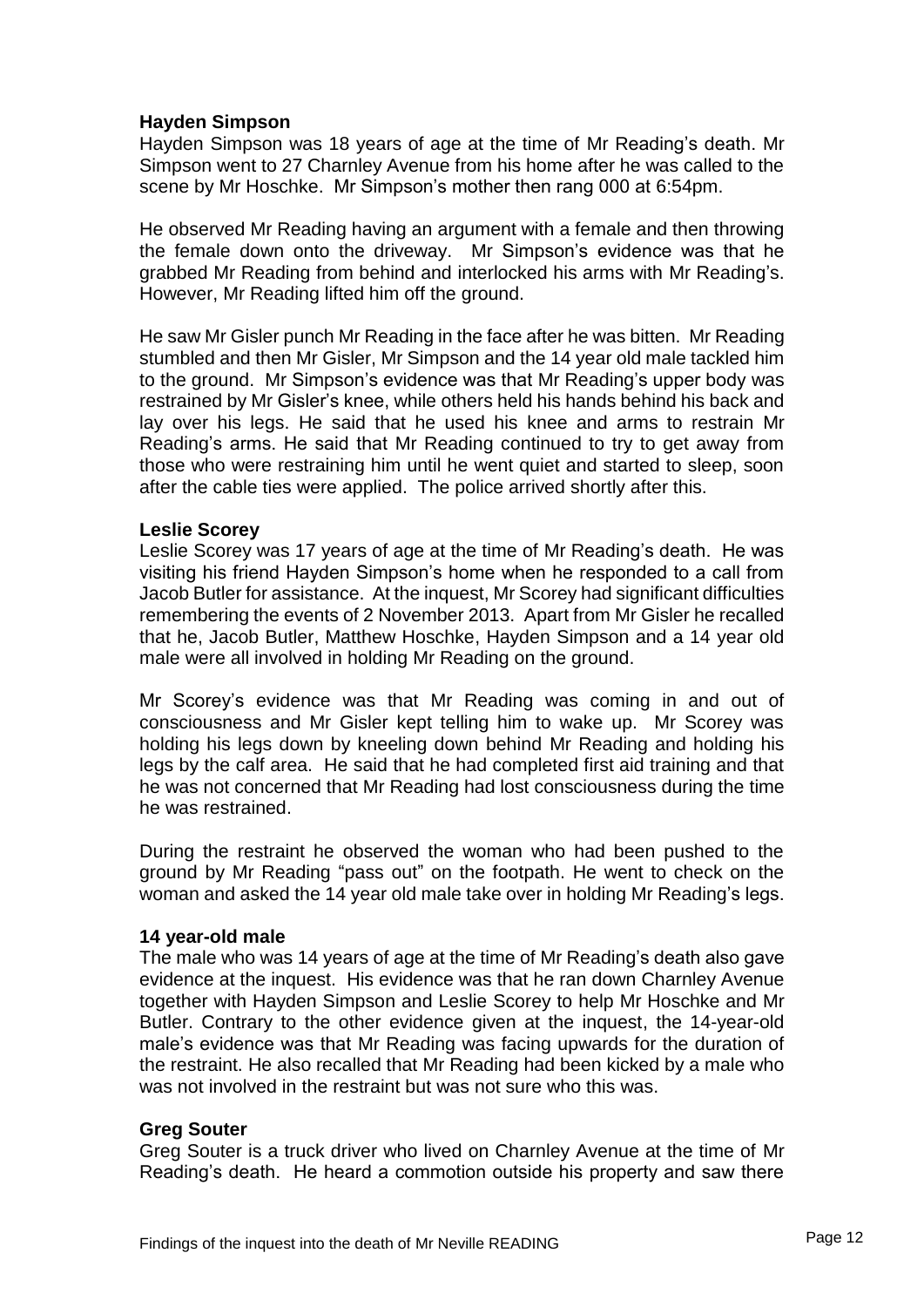were 3-4 males on top of Mr Reading, wrestling on the roadway. Mr Souter's evidence was that Mr Reading came very close to freeing himself from the group.

Mr Souter had not witnessed the previous altercation between Mr Reading and the women but was told that Mr Reading had hit his partner and was being held until the police arrived. When one of the group asked whether there was anything to restrain Mr Reading with, Mr Souter produced cable ties from his truck and put them on Mr Reading's wrists and ankles. He estimated that he did this 10 minutes after the restraint commenced and that the police officers arrived 2-3 minutes later. Mr Souter did not hear any gasping or snorting noises throughout the restraint.

## <span id="page-14-0"></span>**Queensland Police Service Intervention**

Senior Constable James Hall was attached to the Far North District Tactical Crime Squad on 2 November 2013. At about 6:50pm he became aware via police radio that both Edmonton units had been detailed to attend Charnley Avenue, Bentley Park, where a disturbance was taking place involving an intoxicated male and several other persons.

Soon after he became aware that the male was being held down by members of the public and his unit was tasked to attend at the scene.

At the inquest Senior Constable Hall gave evidence that he had received first aid training in 2007 while at the Queensland Police Academy. As he has been an Operational Skills and Tactics instructor since 2010 he has received yearly first aid updates.

Senior Constable Hall's evidence was that dealing with very intoxicated individuals engaged in conflicts with others was a common occurrence in the Cairns CBD. Police are regularly called upon to restrain and place an apparent aggressor in the recovery position.

Senior Constable Hall stated that when he arrived at the scene at approximately 7:00pm Constables Daniell and Taylor had placed Mr Reading in the recovery position. He had been handcuffed to the rear. There were 15-20 bystanders at the scene which was dimly lit by street lighting and the night was overcast.

Constable Taylor informed Senior Constable Hall that Mr Reading had a pulse. However, Senior Constable Hall was concerned that Mr Reading appeared grey and his lips were discoloured. He told Constable Daniell to remove the handcuffs and together they rolled Mr Reading onto his back to check his airway. Senior Constable Hall was unable to feel a breath and could not find a pulse. He fashioned a plastic bag into a barrier mouthpiece for the purpose of resuscitation. He noted a small amount of blood and dry saliva around Mr Reading's mouth but did not recall any evidence of vomit.

As he was about to commence chest compressions he observed Mr Reading's chest rising and falling and detected a faint pulse. Mr Reading was then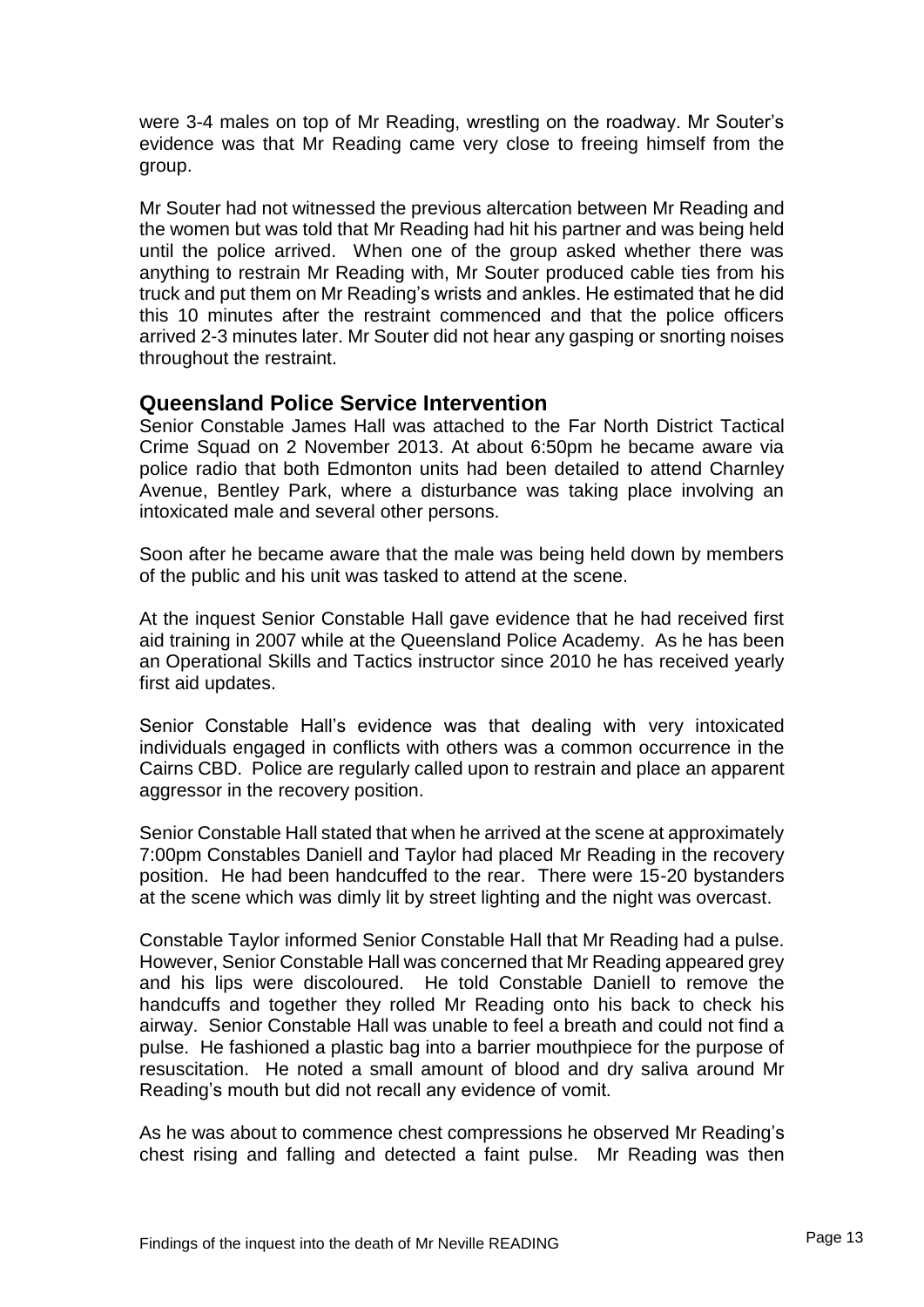returned to the recovery position when paramedics arrived. QAS officers were initially unable to identify a pulse and commenced resuscitation efforts.

Senior Constable Hall's evidence was that this was a "textbook case" of sudden custody death syndrome. In the 4-5 minutes it took him and his partner to arrive, he became aware that a large male who had consumed a significant quantity of alcohol was being restrained on the ground by a group of civilians. In his mind this ticked all the boxes for sudden custody death syndrome.

Senior Constable Hall's evidence was that the QPS regularly attends incidents in advance of the Queensland Ambulance Service, who will wait or "stage" until police are in attendance, particularly where violence is involved.

Senior Constable Hall's evidence was that handcuffing does not impede the welfare of a restrained person. The safety of officers was a priority and he had experienced occasions when people were "playing possum", that is, were apparently compliant until the handcuffs were removed when they would lash out at police. In his opinion, officers Daniell and Taylor had complied with QPS policies in relation to the use of force and the application of handcuffs.

Constables Darren Daniell and Damien Taylor were the first police officers to arrive at Charnley Avenue on the evening of 2 November 2013.

Constable Daniell's evidence was that he obtained a first aid certificate in the late 1990s and again in 2010 in order to obtain entry to the QPS. He had previously been a member of the Australian Navy and received training in CPR in that capacity. He was unable to recall whether his first aid training encompassed positional asphyxia. He indicated that each year he is required to undergo Operational Skills and Tactics training which includes topics such as positional asphyxia but does not currently cover first aid.

Constable Daniell's evidence was that the only information he had prior to attending Charnley Avenue was that there had been an assault involving a male and a female. On arrival he saw 2-4 males were restraining Mr Reading. They were "on top of him" and there were lots of bystanders. He observed that 1-2 of the males were either sitting, or had their knees on, Mr Reading.

Constable Daniell said that his initial focus was on getting people away from Mr Reading while his partner checked Mr Reading's pulse and tried to speak with Mr Reading prior to rolling him to the recovery position.

Constable Daniell said that the decision to place handcuffs on Mr Reading was made after a pulse was detected and was based on a concern for public safety. He said that when Mr Reading was rolled onto his side they heard a murmur or a gasp from him. After he had been handcuffed his pulse was checked again and it was weak and shallow. Constable Daniell immediately contacted the QAS and requested their urgent attendance.

He then returned to his partner who had difficulty locating a pulse. Mr Reading was rolled onto his back in order to detect a rise and fall in his chest. A second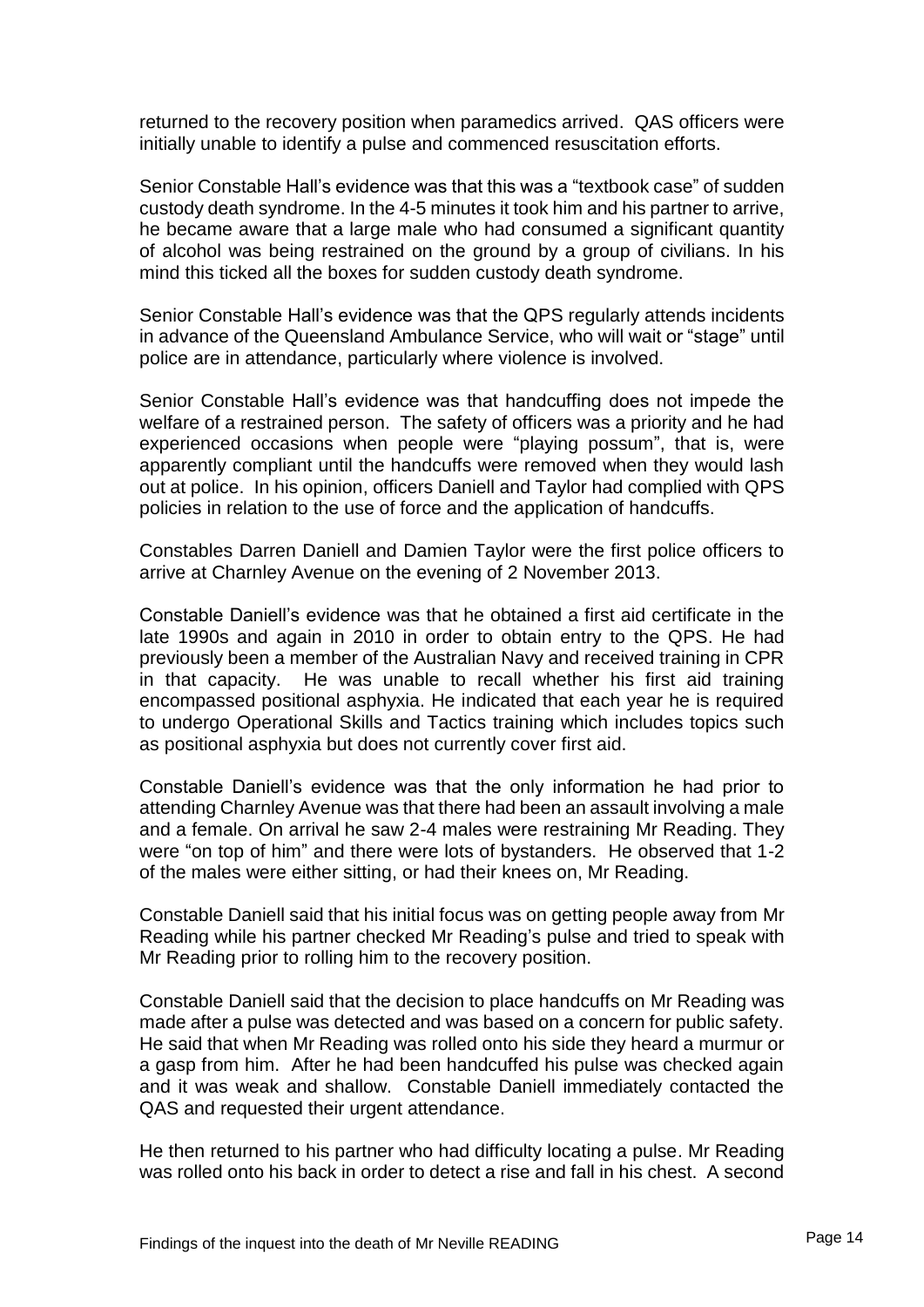call for assistance was made to the QAS. Mr Reading was again returned to the recovery position after a pulse was detected and he was still breathing. Constable Daniell said that he and Constable Taylor continued to monitor Mr Reading until Senior Constable Hall arrived and directed that the handcuffs be removed. Constable Daniell said that he did not observe any change in Mr Reading's pallor.

Constable Taylor's evidence was that he did not have a current first aid certificate in November 2013. He received training in CPR from an external provider in 2009 part of the entry process into the QPS. He did not recall whether this training included positional asphyxia. He had previously undertaken first aid training in 2004 when obtaining a security provider's licence. He acknowledged that he undertook annual Operational Skills and Tactics training which covered the positional asphyxia in the context of a violent struggle. He identified relevant risk factors as including health conditions, the consumption of drugs and alcohol and elevated adrenaline.

Constable Taylor said that he had asked for the QAS to attend at the scene while on the way to the scene. The incident had been tasked as code 2 and he considered that the QAS should attend as a precaution.

Constable Taylor said that on exiting the police vehicle he saw 5-6 males near Mr Reading. One was holding him down with his hands and another had his hands placed on Mr Reading's back. He said that this was a hectic scene with the group of men all informing him that they had been fighting with Mr Reading.

Constable Taylor said that the decision to arrest Mr Reading was based on the need to preserve the safety of persons present. Mr Reading was on his stomach but after he was cuffed he was rolled to the recovery position. Constable Taylor said that he had previously been seriously injured by a male to whom he had given "the benefit of the doubt" in similar circumstances. Since that time he had taken a more cautious approach.

Constable Taylor said that he believed that Mr Reading was unconscious as he was motionless and not responding while he was being monitored. Mr Reading did have a pulse and was not grey in pallor, nor had his lips changed colour.

Constable Taylor said that he did not commence CPR because Mr Reading had a pulse and was continuing to breathe. When he had difficulty getting a pulse he asked to Constable Daniell to try to find a pulse and Mr Reading was rolled onto his back and a pulse was located. Constable Taylor said that he was fully aware of the risk of positional asphyxia and acted accordingly. He said that he maintained a position behind Mr Reading while he was in the recovery position and cradled his head, which he considered to be in an awkward position.

#### <span id="page-16-0"></span>**Autopsy results**

Experienced Forensic Pathologist Dr Paull Botterill conducted an autopsy on 4 November 2013. He gave evidence at the inquest.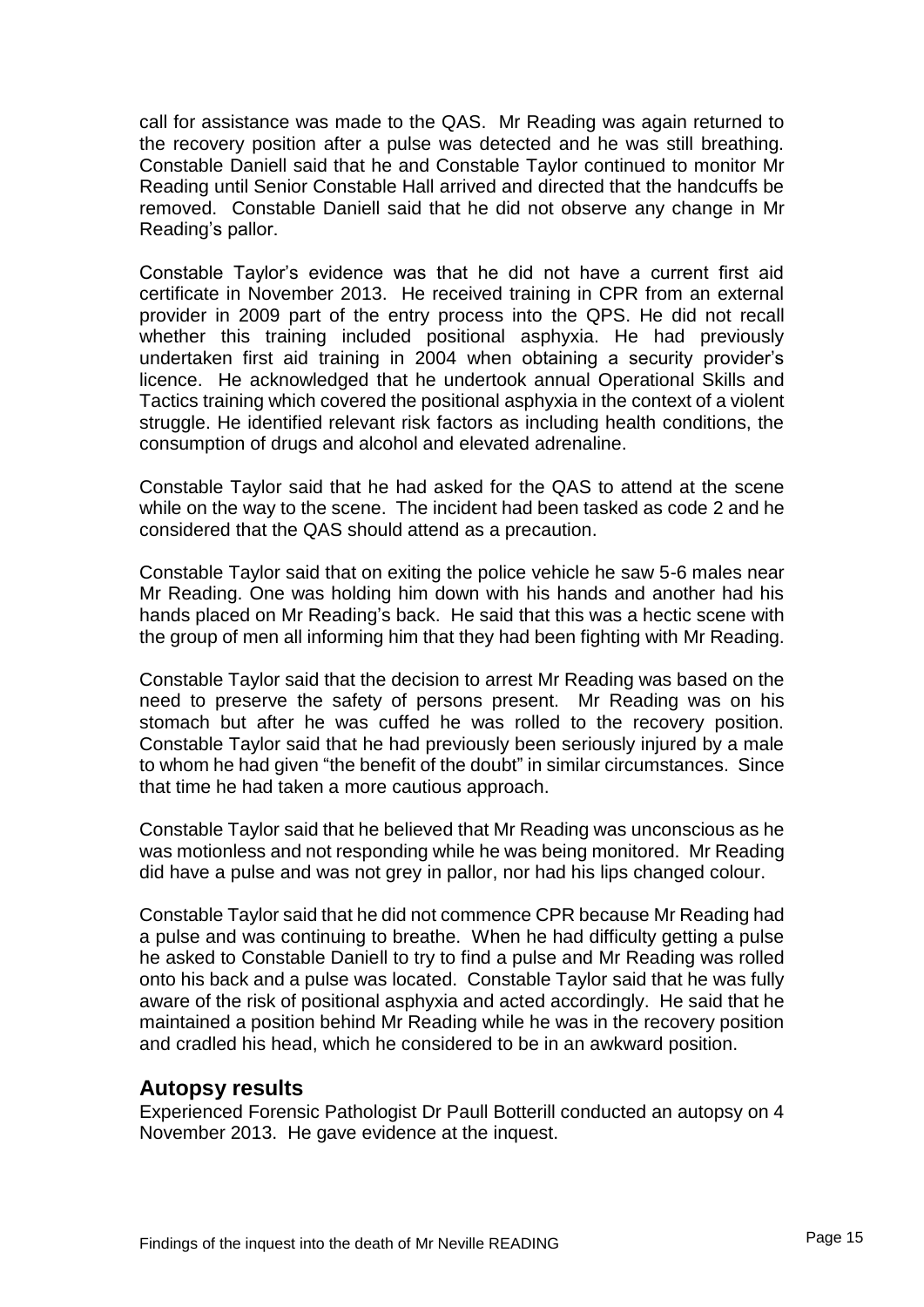He noted that Mr Reading had abrasions on the right elbow, left forearm, left knee, right cheek and left thigh. There were two abrasions which showed signs of healing. They were on the left middle toe and the right knee. There was a superficial lacerated wound to Mr Reading's right great toe. Mr Reading had abrasions on his chest although Dr Botterill considered those were consistent with the effects of resuscitative chest compressions.<sup>1</sup>

Upon re-examination on 8 November 2013, Dr Botterill recorded an additional abrasion over the left elbow. No other significant injuries were noted on further re-exanimation on 25 November 2013.

In summary, post–mortem examinations revealed scarring of one of the heart valves, discolouration of the heart muscle, excess fluid in the lungs, a broken left sided rib and graze over the front of the chest (consistent with resuscitation), fine bleeding spots over the whites of the eyes, bruising of the lips, bruising of both cheeks and injuries to the trunk, hands, forearm and legs.<sup>2</sup>

Toxicology testing concluded that Mr Reading had a blood alcohol level of 0.26 (in road traffic terms) at the time of his death. In Dr Botterill's opinion such blood alcohol concentration was not, in itself, sufficient to cause Mr Reading's death but would have had a significant disinhibiting effect.

Dr Botterill considered that the cause of Mr Reading's death was most probably a cardiac dysrhythmia during restraint. He considered it likely that the factors of restraint, the stress of the altercation, equivocal heart enlargement, heart valve disease and significant alcohol intoxication may each have contributed to the death to some extent. However, Dr Botterill was unable to quantitate the relative contribution of those factors to the death.<sup>3</sup>

Dr Botterill considered that in this instance the circumstances were in keeping with a death that occurs during a restraint event. It was difficult to identify a single disease process or injury to explain the death. In combination the risks associated with each of those individual processes or conditions adds up and, in many cases of restraint, results in death.

Dr Botterill agreed that it was legitimate to conclude that the cause of death was "unascertained" and that nomenclature was preferred by many other pathologists. However, in his view the frequency with which deaths occurred with this particular cluster of factors led him to prefer the finding of "cardiac dysrhythmia during restraint" as opposed to "unascertained".

Dr Botterill's evidence was that a normal person can have weight in excess of 200kg on their body which does not result in significant impairment. While more weight, particularly on the upper body, will lead to increased impairment he could not conclude that cause of death was restraint alone.

l

 $^{1}$  A4 p3

 $2$  A4 n9

 $3$  A4 p9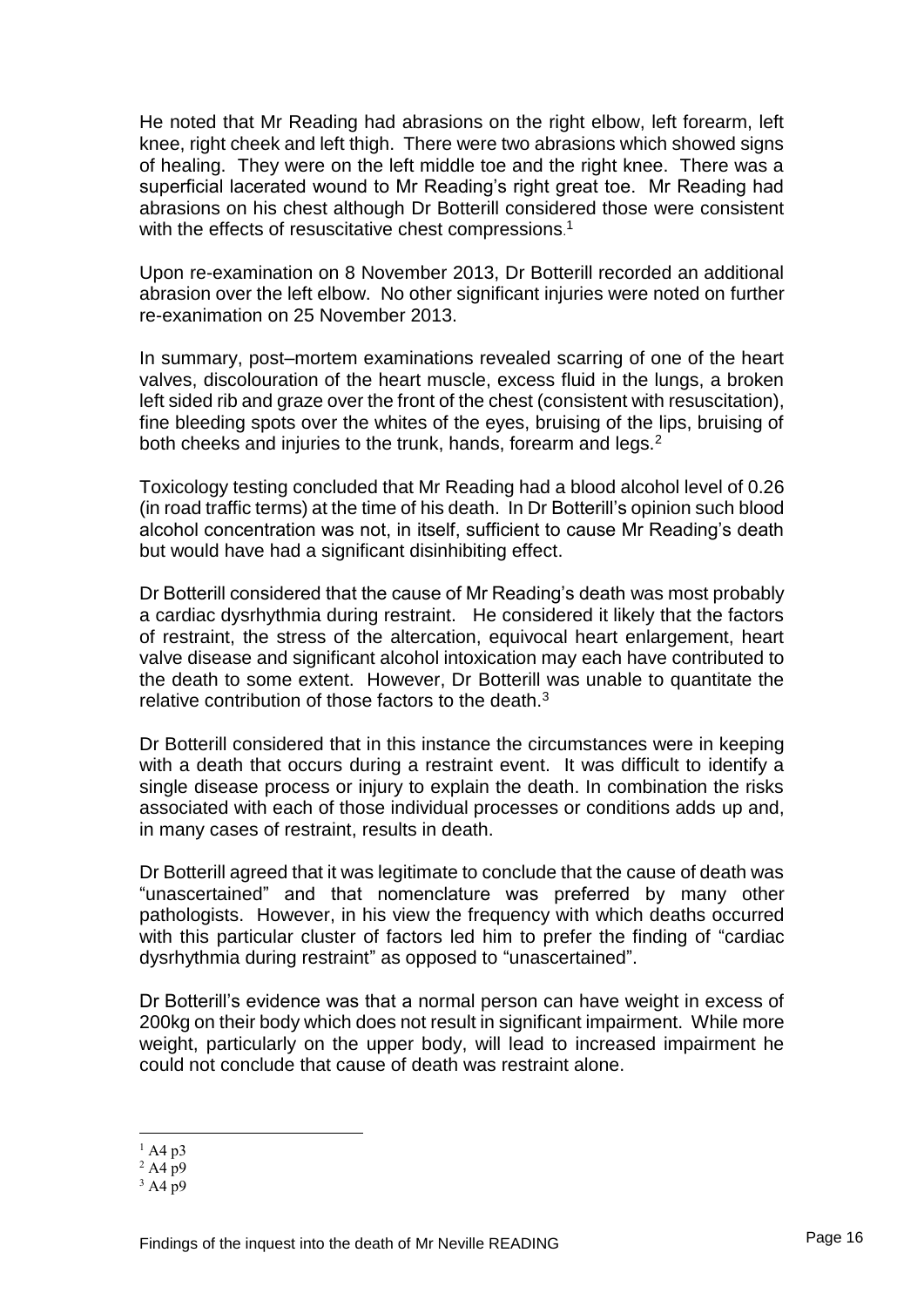Dr Byron Collins also gave evidence at the inquest. He is a Consultant Forensic Pathologist with over 40 years' experience. Dr Collins conducted an examination of Mr Reading's body at the request of the Reading family on 25 November 2013. Dr Botterill was present and conducted the relevant examinations with Dr Collins.

Dr Collins prepared a report dated 20 March 2015. Dr Collins stated at the inquest that he was not in general disagreement with Dr Botterill. In his report he concluded that the cause of death was "unascertained", because the factors were so clouded in relation to the contribution made by the heart disease and damaged aortic valve to the cardiac arrest.

Dr Collins evidence was that Mr Reading's very high blood alcohol level would have both a central nervous system depressant effect and a direct toxic effect on the heart which can produce cardiac arrhythmia. He also noted that the physical argument and restraint led to the generation of adrenaline which also has the ability to generate cardiac arrhythmias.

At the inquest Dr Collins considered that the cause of death would be best expressed in a narrative form as "cardiac dysrhythmia during a violent struggle, including restraint in an individual with markedly elevated blood alcohol content and valvular heart disease".

With respect to the influence of the physical restraint on the cause of death, Dr Collins noted that in the past it was thought by a large number of pathologists that when someone was lying on their front with their hands behind the back, there was therefore some compromise in the respiratory function or breathing, either with the movement of the rib cage and/or the diaphragm. He said that this was probably correct, but there was considerable debate that is an appropriate individual cause of death. In his view, although there has been a decrease in respiratory function it may not be of clinical significance, depending on the length of the restraint.

Ultimately, both forensic pathologists agreed it was a cluster of conditions in combination which caused Mr Reading's death. There was not one direct explanation for how he died.

## <span id="page-18-0"></span>**Conclusions**

## <span id="page-18-1"></span>*Actions of the restraint group*

The oral evidence regarding what happened in Charnley Avenue on 2 November 2013 was conflicting, often vague, and a casualty of the effects of the passage of time. Apart from Leslie Scorey, the witnesses accepted that the accounts they gave to police contemporaneously were the best recollection of events that night.

Given that and the state of the oral evidence, in reaching my conclusions I have placed less weight on the oral evidence of the witnesses involved in Mr Reading's death. I have relied substantially on the statements and interviews which were given by witnesses closer to the time of Mr Reading's death. Based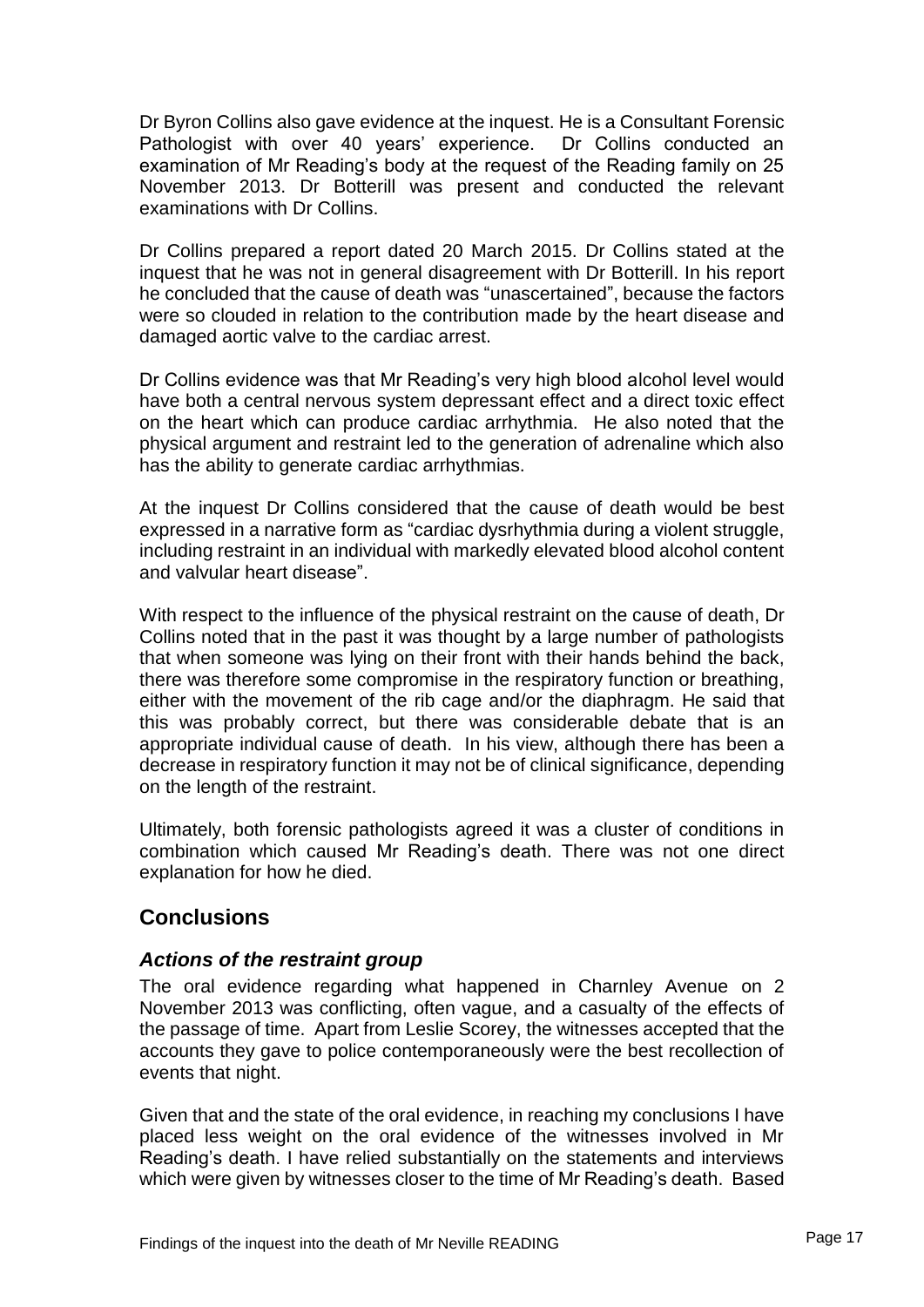on all the evidence, I conclude that that the circumstances of Mr Reading's restraint are as follows.

Shortly after 6:00pm on 2 November 2013 an argument began at 27 Charnley Avenue, Bentley Park. Mr Reading was under the influence of a large quantity of alcohol which he had consumed from 8:00pm the night before. He was heard yelling and swearing at persons at his home.

By 6:46pm, when the first 000 call was made by a resident in Charnley Avenue, the argument had escalated and culminated with Mr Reading dragging his partner, Karleen Nathan, and her friend, Natasha Raymond, by the hair and punching them each to the face. This occurred inside the house very close to the front door. The women freed themselves and pushed Mr Reading out of the front door. He tripped over his daughter, falling backwards into the front yard. The women were screaming and the child was crying.

The events which followed occurred in quick succession. The first 000 call at 6:46pm from Ann Jonas indicated that a male was yelling for 30 minutes at a female who was now screaming. Ms Jonas could not make out what the female was saying. Constables Taylor and Daniell arrived on scene at 7:02pm.

At most, the events occurred over 16 minutes. However, it is more likely that the period of restraint commenced at approximately 6.54pm, when Mrs Gisler and Mrs Simpson called 000, and lasted until the QPS arrived – a period of 8 minutes.

Mr Reading returned to his feet and grabbed Natasha Raymond by the hair, shoulder, or both. He pushed her down the steep concrete driveway. This was witnessed by Bradley Gisler who had come from his parents' home at 29 Charnley Avenue after hearing what he described as blood curdling screams from a woman and children crying. Karleen Nathan and Tamara Raymond were at the top of the driveway at 27 Charnley Avenue screaming out for someone to help and for the police to be called.

Natasha Raymond got to her feet. Both she, Mr Gisler and Tamara Raymond, feared that Mr Reading was going to continue his assaults. Mr Gisler feared the assault upon Natasha Raymond was going to continue, as did Tamara Raymond. Natasha Raymond feared that Mr Reading was going to assault Karleen Nathan again.

Mr Gisler went up behind Mr Reading and grabbed him around the body in what he described as a "bear hug". Mr Reading turned and bit Mr Gisler on the right shoulder, tearing Mr Gisler's shirt and breaking the skin. Police later found Mr Reading's DNA on Mr Gisler's wound. Mr Gisler released Mr Reading and punched him. Mr Reading also punched Mr Gisler.

It is likely that each man received a punch to the head. Mr Reading began to throw punches at Mr Gisler but none connected. Mr Gisler, fearing further assaults from Mr Reading, went to restrain him. He grabbed him around the body.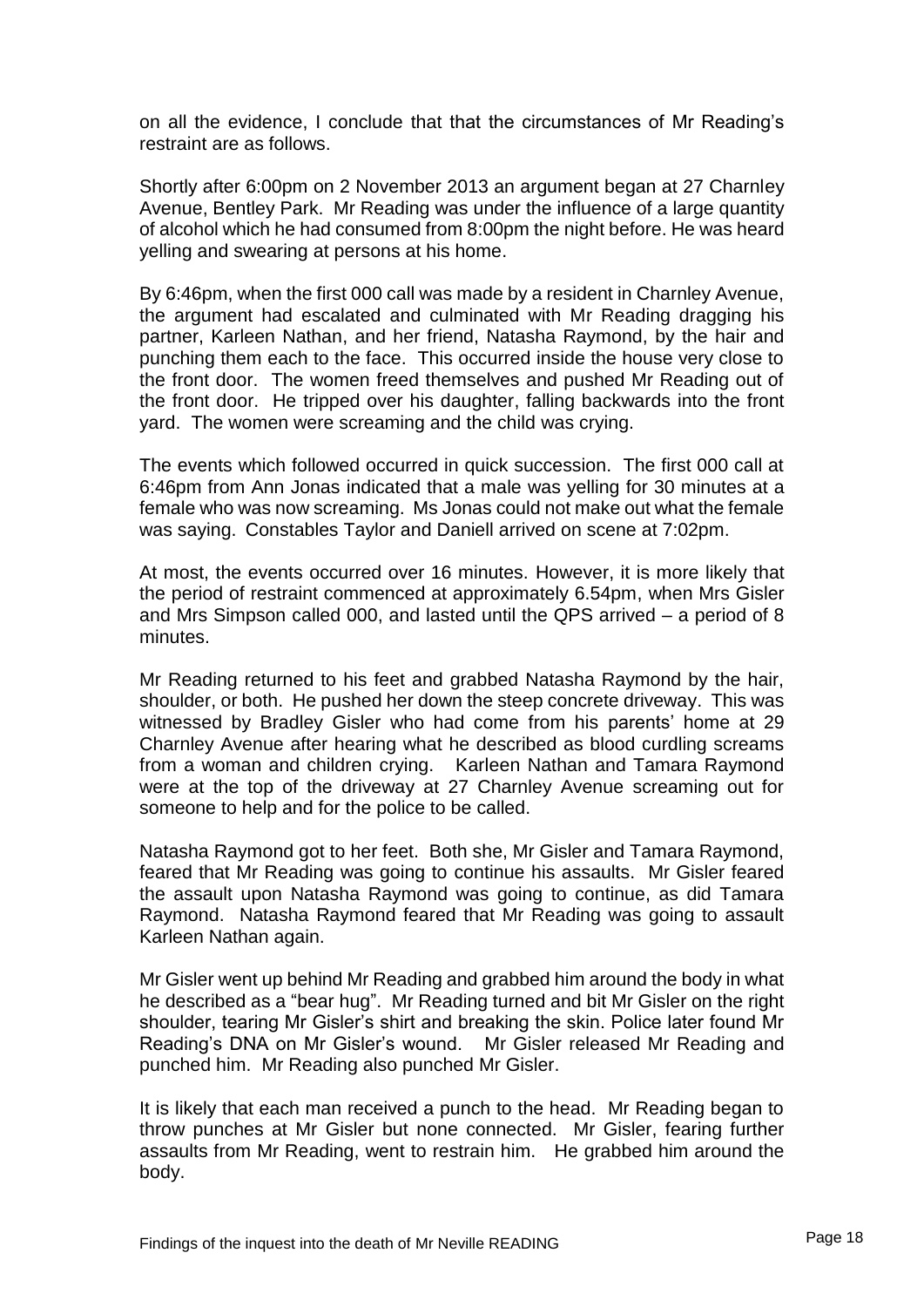Matt Hoschke and Jacob Butler, having earlier heard yelling, went to investigate. They travelled in Matt Hoschke's car. On arrival they both saw Mr Gisler struggling with Mr Reading and Mr Reading bite Mr Gisler. Neither knew Mr Reading or Mr Gisler. Mr Gisler asked for their help. Jacob Butler called out to Hayden Simpson, Leslie Scorey, and a 14-year-old friend for help. Those young men ran down to 27 Charnley Avenue.

Mr Gisler, Mr Simpson and Mr Scorey wrestled Mr Reading to the ground. They held him on the ground using a combination of their hands, knees and bodies placed variously on Mr Reading's legs, arms, shoulders and lower back. It is not entirely clear as to who did what and where on Mr Reading's body.

Mr Gisler was at the top of Mr Reading's torso using his knee on Mr Reading's upper torso to restrain him. Mr Butler and Mr Simpson were in the mid-area of Mr Reading's torso and Mr Scorey, later replaced by the 14-year-old, was at the legs.

Mr Reading was moving in an effort to get out of the restraint. He was kicking and pushing up with this hands. The men said he was strong and they had to use their body weight to keep him down. Mr Gisler admitted that he called for something to tie Mr Reading up with. He was concerned about how long the police were going to take to arrive and the aggression and violence he perceived that Mr Reading had displayed and was continuing to display. Mr Souter conceded that he said he had cable ties. He retrieved them from his truck and tied them around Mr Reading's ankles and wrists.

The witnesses variously estimated that the cable ties were on Mr Reading for 5 – 10 minutes before police arrived. In that time some said Mr Reading had periods of wakefulness, and those where they thought he was asleep or unconscious. Some heard snoring, a snort, and others nothing. Mr Gisler said he was concerned about Mr Reading falling asleep, and made attempts to wake him with a tap to the face with his palm.

There was conflicting evidence as to whether a person kicked Mr Reading in the head. It cannot be established if that happened. While there was bruising to Mr Reading's head, Dr Botterill's evidence was that how and when that bruise was inflicted could not be determined. It may be consistent with a kick, punch or hitting the ground.

Mr Gisler was best placed, in his position near Mr Reading's shoulder to see if it occurred. His evidence was that he did not see anyone kick Mr Reading to the head. Additionally, others around Mr Reading did not see such a kick. This conflicts with the evidence of Mr Butler and the 14-year-old male. I find on the balance of probabilities that Mr Reading was not kicked.

Once cable tied, Mr Reading continued to be physically held by at least Mr Gisler, Mr Simpson and Mr Butler. Constables Daniell and Taylor arrived at 7:02pm. They formally arrested Mr Reading and handcuffed him.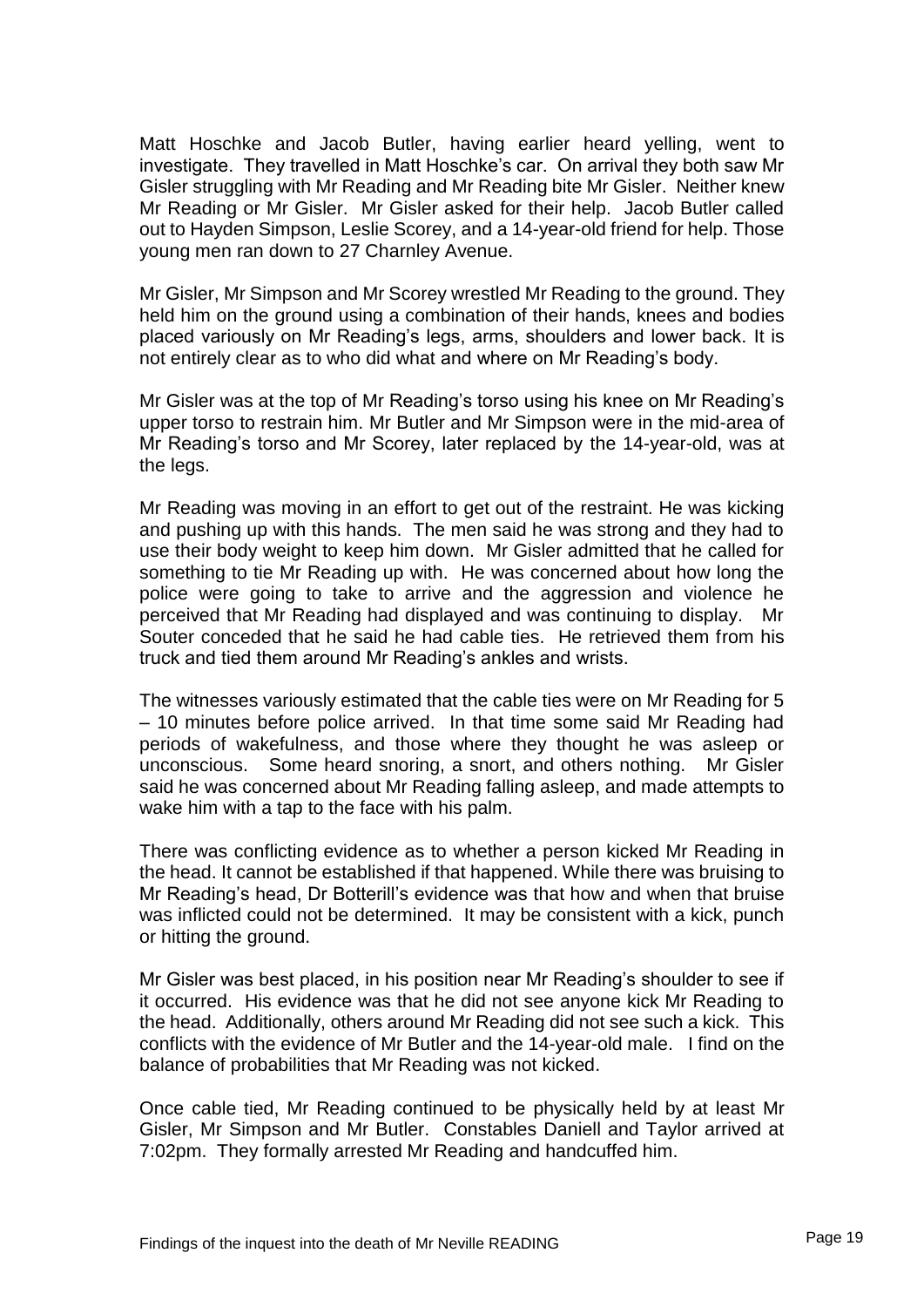I am of the view that the initial restraint of Mr Reading was not an unreasonable response in the context of him being seen to push Ms Raymond down the driveway, as well as to bite and punch Mr Gisler. The restraint was for the purpose of preventing further assaults, and to hand Mr Reading over to police officers when they arrived.

I consider that none of those involved intended to cause harm to Mr Reading. His death would not have been a reasonably foreseeable consequence of the actions of any of those engaged in the restraint.

However, I consider that the continued application of force to restrain Mr Reading on the ground in a prone position after the cable ties were applied was unnecessary. He was clearly immobilised. Two of the persons involved in the restraint had previously undergone first aid training. Those persons should have placed him in the recovery position.

## <span id="page-21-0"></span>*The Police response*

The first response police officers, Constables Daniell and Taylor voluntarily underwent blood alcohol testing on 2 November 2013 and returned zero blood alcohol readings. The next day they provided urine samples. Upon analysis the samples indicated that no alcohol or drugs were present in their bodies.

The investigation confirmed Constables Daniell and Taylor had achieved currency in relation to Operational Skills and Tactics training (incorporating all use of force options including firearms).

In order to apply force to an individual it is necessary for police officers to consider contents of the QPS Operational Procedures Manual (OPM) at 14.3.2 - Situational Use of Force Model – 2009. This specifies five conditions that must be satisfied for an application of force to be regarded as appropriate.

Constables Daniell and Taylor played a very limited role in the overall context of Mr Reading's restraint. I consider that both officers acted professionally and diligently in the circumstances. They arrived at Charnley Avenue after Mr Reading had been restrained for a period of 5-10 minutes.

The force applied by the police officers was limited to the application of handcuffs to Mr Reading's wrists when he was arrested. The evidence disclosed that police officers are trained, as a matter of safety, to apply handcuffs to apparently violent and aggressive subjects prior to conducting a Post Arrest Risk Assessment (PARA).

Section 615(1) of the *Police Powers and Responsibilities Act 2000* provides:

*It is lawful for a police officer exercising or attempting to exercise a power under this or any other Act against an individual, and anyone helping the police officer, to use reasonably necessary force to exercise the power.*

I accept that the arrest of Mr Reading by police was lawful under section 365(1)(g) of the PPRA which provides that it is lawful for a police officer to arrest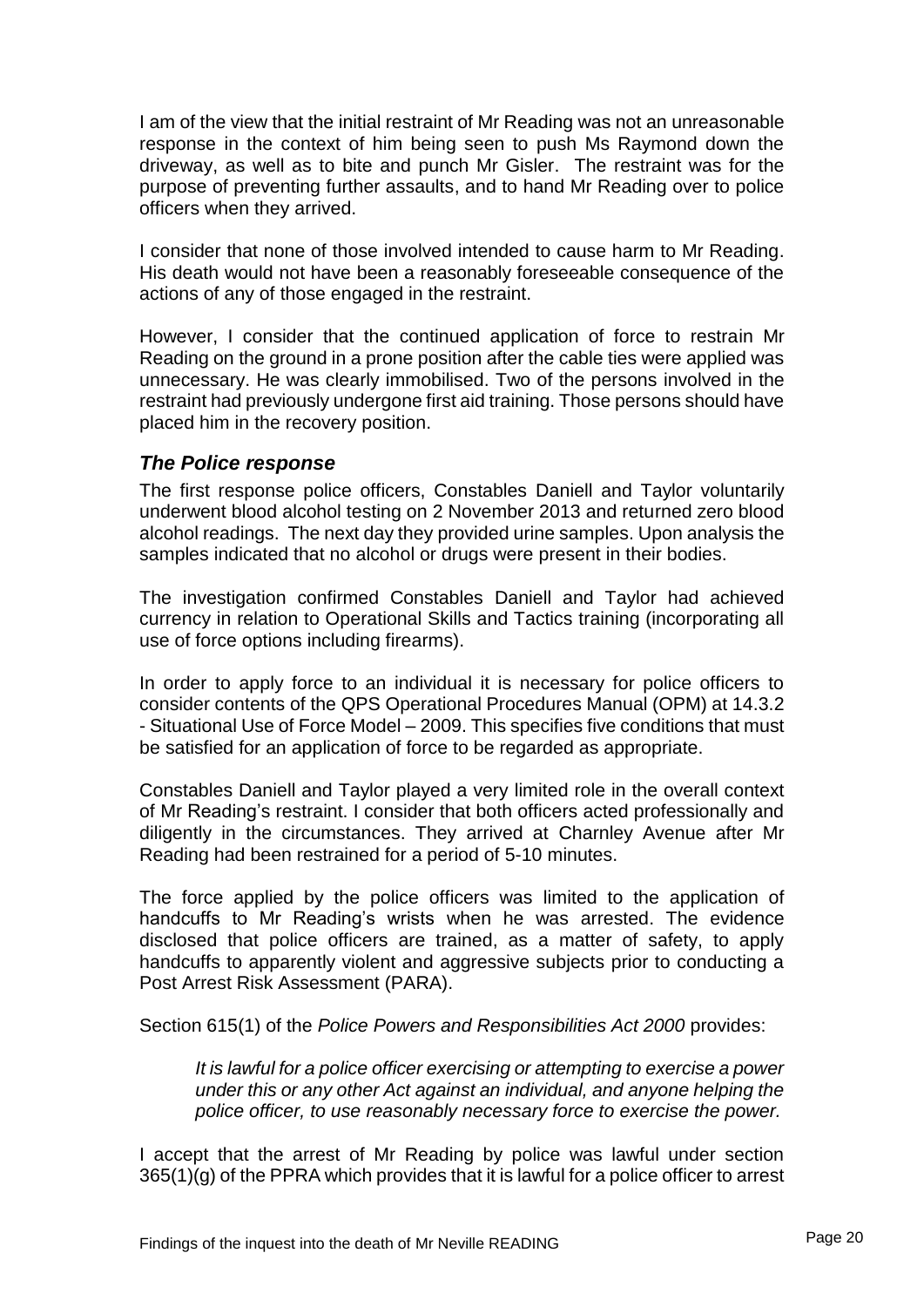an adult the police officer reasonably suspects has committed or is committing an offence if it is reasonably necessary "to preserve the safety or welfare of any person, including the person arrested".

The evidence at the inquest was that the Constables had been informed that a female had been assaulted, and upon arrival they found that Mr Reading was being restrained by a number of civilians.

The Constables conducted the PARA assessment immediately after the application of handcuffs to Mr Reading, who was placed in the recovery position.

This assessment resulted in police identifying his deteriorating condition. Constable Hall took over the first aid management when he arrived and the first response police officers immediately removed the handcuffs. Mr Reading's airway was carefully monitored. Police officers sought urgent assistance from QAS officers.

I concur with the findings of Inspector Cousins that the actions of Constables Daniell and Taylor were authorised, justified and reasonable in the circumstances.

## <span id="page-22-0"></span>**Findings required by s. 45**

I am required to find, as far as is possible, who the deceased person was, how he died, when and where he died and what caused his death. As a result of considering all of the material contained in the exhibits and the evidence given by the witnesses, the material parts of which I have summarised above, I am able to make the following findings.

<span id="page-22-3"></span><span id="page-22-2"></span><span id="page-22-1"></span>

| <b>Identity of the deceased</b> – Mr Neville Royston Reading |                                                                                                                                                                                |
|--------------------------------------------------------------|--------------------------------------------------------------------------------------------------------------------------------------------------------------------------------|
| How he died $-$                                              | Mr Reading died after he was restrained by<br>members of the community following assaults<br>by him on others.                                                                 |
| Place of death $-$                                           | Cairns Base Hospital, Cairns, Queensland                                                                                                                                       |
| Date of death-                                               | 2 November 2013                                                                                                                                                                |
| Cause of death -                                             | Mr Reading's death was due to cardiac<br>dysrhythmia during restraint against a<br>background of significant conditions of alcohol<br>intoxication and valvular heart disease. |

#### <span id="page-22-6"></span><span id="page-22-5"></span><span id="page-22-4"></span>**Comments and recommendations**

Section 46, in so far as it is relevant to this matter, provides that a coroner may comment on anything connected with a death that relates to public health or safety, the administration of justice or ways to prevent deaths from happening in similar circumstances in the future.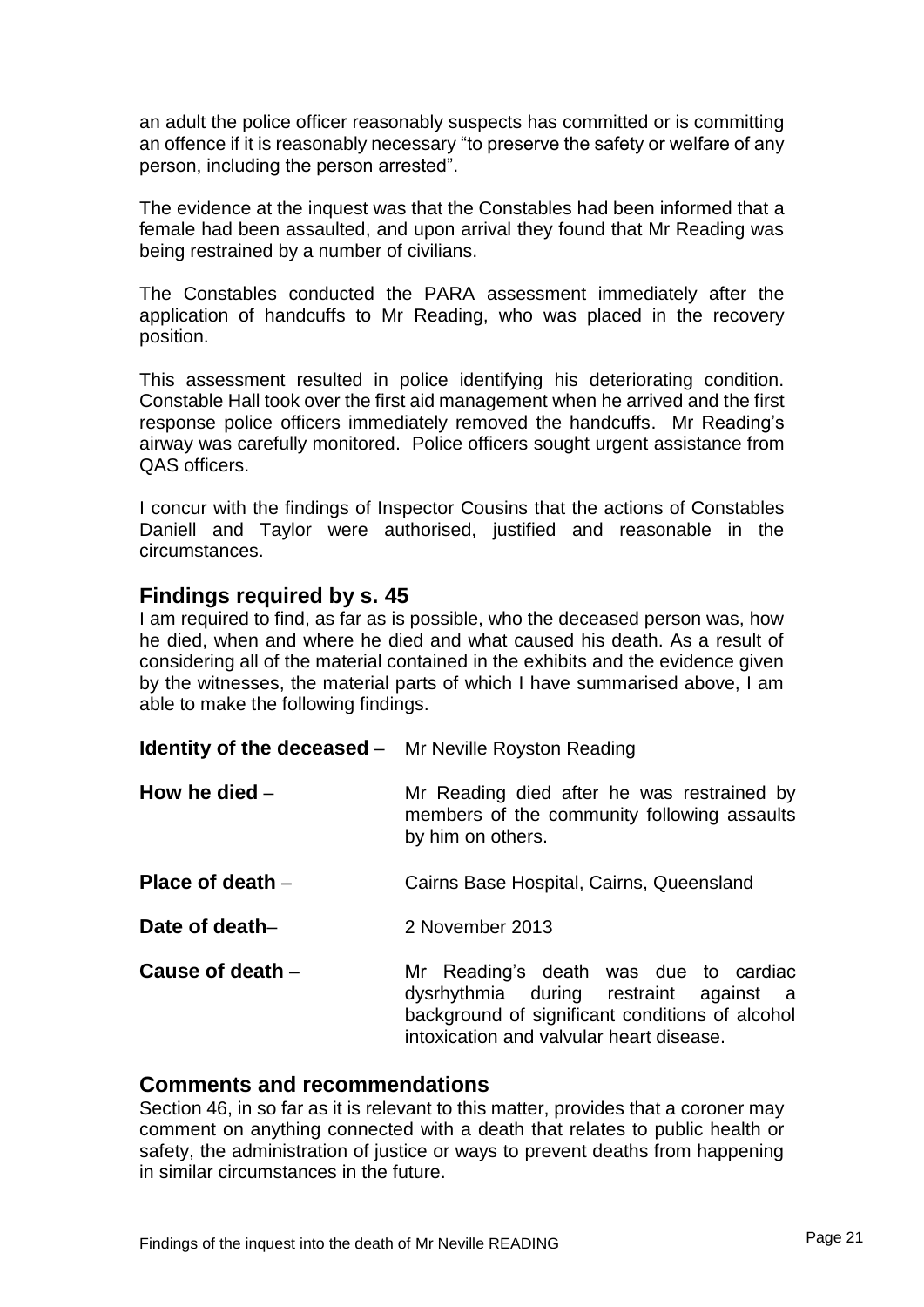One of the issues considered at the inquest was the adequacy and currency of first aid training of QPS Officers.

Constables Daniell and Taylor did not hold current first aid qualifications while Constable Hall did. However, I should note that there is nothing in the evidence to suggest that the first aid response of these officers was inappropriate or had any bearing on the sad outcome in this case.

The inquest heard from the Senior Sergeant Adrian Robb who is attached to the Queensland Police Service Academy at Oxley. Senior Sergeant Robb's evidence was that the QPS policy in relation to first aid management is contained in the First Aid and Infection Control Policy<sup>4</sup>.

This Policy is designed to meet the requirements for the provision of first aid in QPS work places in order to comply with the *Work Health and Safety Act 2011*. It is not intended to cover the requirements of QPS officers in responding to the first aid needs of members of the public, such as Mr Reading, or of fellow officers who may be injured or require urgent attention.

Sergeant Robb's evidence was that the policy requires one qualified first aider for every five employees at station level. The QPS does not require all sworn officers to be first aid qualified. However; officers in various skilled positions such as those in watch houses are required to be first aid qualified. In addition, all police recruits are required to possess a first aid qualification including currency in CPR at the time of graduation.

Sergeant Robb's evidence was that the current policy did not prevent a situation arising where, on any given night at a station, crews could be rostered on which did not include a current qualified first aid and CPR trained officer. The onus is placed on QPS regions to utilise a risk management approach in determining first aid training requirements in accordance with the policy. Training in first aid is provided by external registered training organisations and the content of training is governed by a national training package.

The evidence of Constables Daniell and Taylor was that neither have received first aid or CPR training after graduating from the Police Academy. Both agreed that they would be better place to serve the community if they received regular updates to this training.

Officers Hall and Robb, both with current first aid and CPR qualifications by virtue of their roles, gave evidence that some changes had occurred to CPR and first aid best practice since they had first undertaken such training.

There is a benefit in ensuring all serving Police Officers have up-to-date knowledge and skills of first aid and CPR. Not only would they be able to confidently and appropriately respond to requests for help by members of the community but also those of their fellow officers if required.

l

<sup>4</sup> Ex C15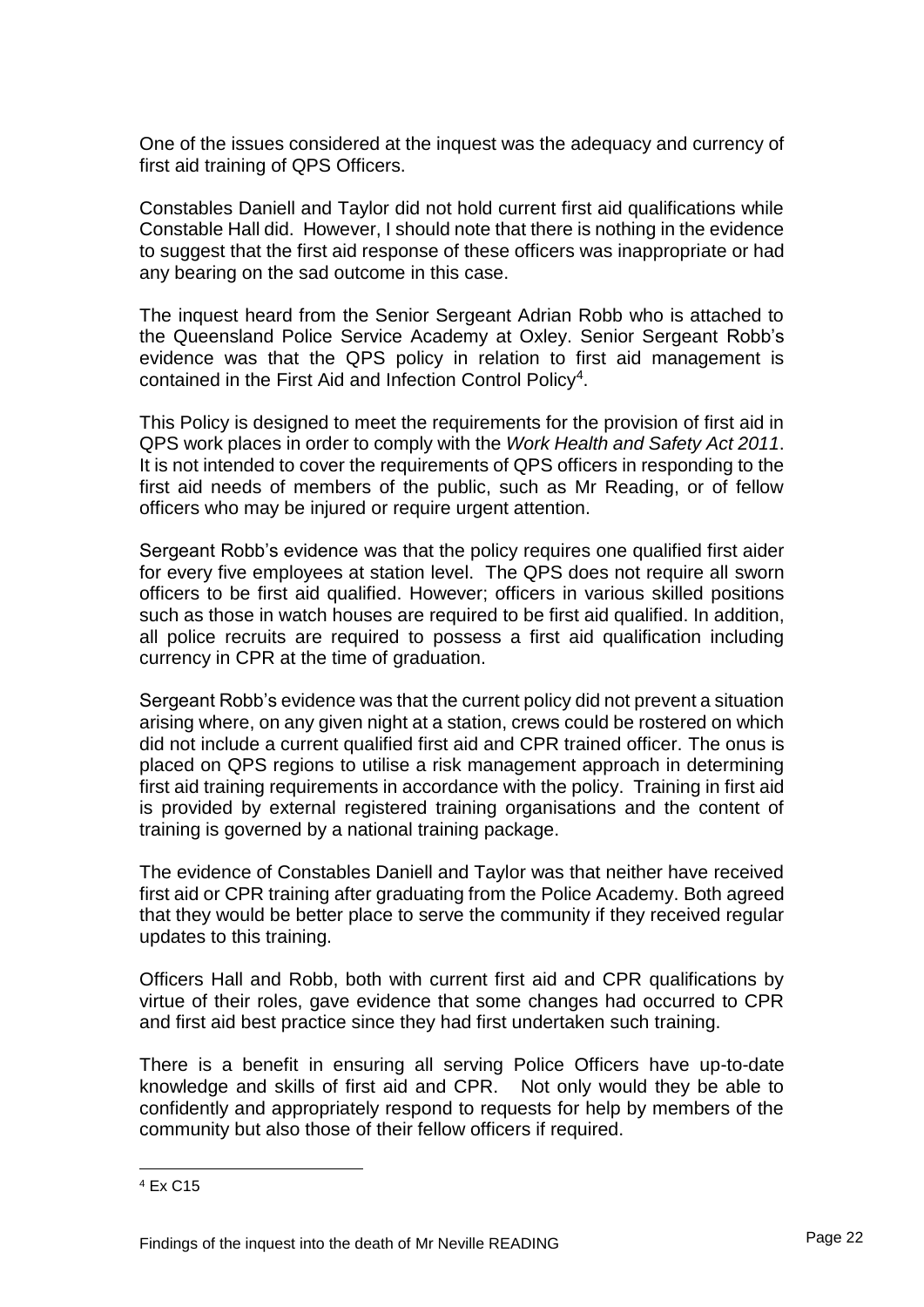The QPS are regularly the first to arrive on scene when, in fact, a request for assistance has been made to QAS. A further advantage of ensuring all officers have update first aid and CPR skills is that any assistance rendered before the arrival of QAS would likely to be in line with current best practice techniques and assist paramedics in the performance of their duties.

QPS officers receive annual Operational Skills and Tactics training. This is provided to all officers. Components of that training include how to respond to certain situations, the use of force and such risks as restraint asphyxia.

Extending such training to include relevant CPR and other first aid components would ensure all officers have the most up-to-date CPR and other first aid skills, and is a logical extension to the OST training. Currently officers are trained how to assess the risk of restraint asphyxia while attending at scenes but are not educated on the best practice first aid or CPR responses. Such training need not be at a certifiable standard but could logically be tailored to the needs of QPS officers.

#### **Recommendation**

*I recommend that the Commissioner of the Queensland Police Service consider incorporating relevant CPR and other first aid response training into annual Operational Skills & Tactics Training provided to police officers.*

As noted above, the inquest also heard evidence that two of the persons involved in restraining Mr Reading had previously undergone first aid training. Both appeared to be unaware of the importance of placing restrained or unconscious persons in the recovery position, and the evidence of both men was that they did not receive any training in relation to the risks associated with persons being placed in a prone position.

This gap was recently identified in another inquest in Queensland where the Coroner highlighted the dangers of positional and restraint asphyxia associated with untrained members of the public restraining a person with medical issues. It was recommended there that "*first aid training providers consider including a component in their training to raise awareness about the dangers of positional and restraint asphyxia*". 5

The relevant government website indicates that 526 providers are registered to provide course HLTAID003 – Provide First Aid. 6 I note that this and related courses now include a requirement that candidates demonstrate a knowledge of "airway obstruction due to body position".<sup>7</sup>

Increased awareness of the risks of positional asphyxia by those who may in the future become involved in the restraint of persons, particularly on the ground, may lead to fewer deaths occurring in these circumstances.

l

<sup>5</sup> Inquest into the death of Amit Kumar, 11 March 2015.

<sup>6</sup> <http://www.myskills.gov.au/courses/unit?Code=HLTAID003>

<sup>7</sup> [https://training.gov.au/TrainingComponentFiles/CHC/CHC\\_R1.2.pdf](https://training.gov.au/TrainingComponentFiles/CHC/CHC_R1.2.pdf)